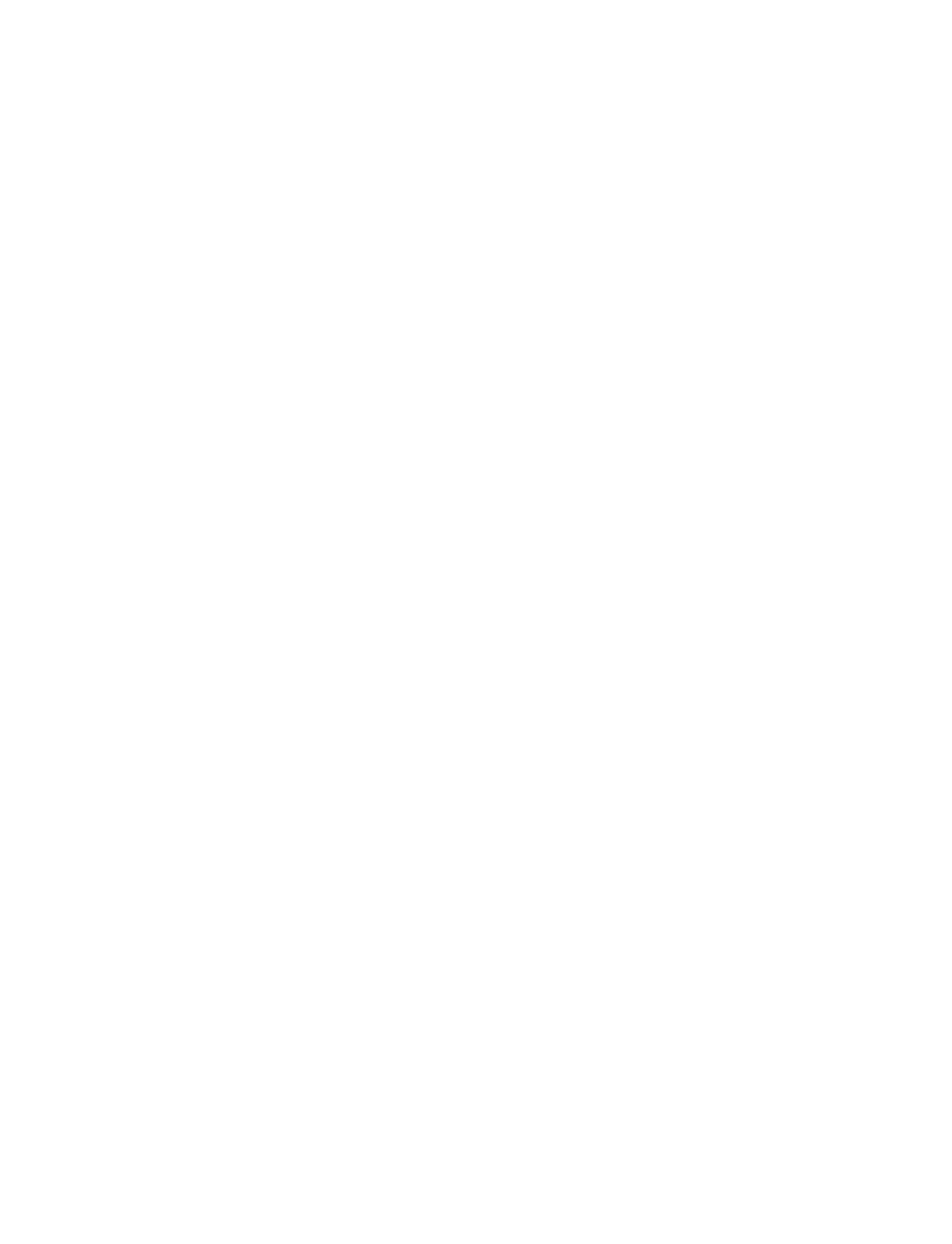## **Other Addresses:**

The Honorable Carl Levin Ranking Democrat Senate Committee on Armed Services U.S. Senate 228 Senate Russell Office Building Washington, D.C. 20510

The Honorable Ike Skelton Ranking Democrat House Committee on Armed Services U.S. House of Representatives 2120 Rayburn House Office Building Washington, D.C. 20515-6035

The Honorable William Cohen Secretary of Defense Room 3E880 The Pentagon Washington, D.C. 20301-3140

Office of the Secretary of Energy The Honorable Bill Richardson U.S. Department of Energy 1000 Independence Avenue, S.W. Suite 7A-25 Washington, D.C. 20585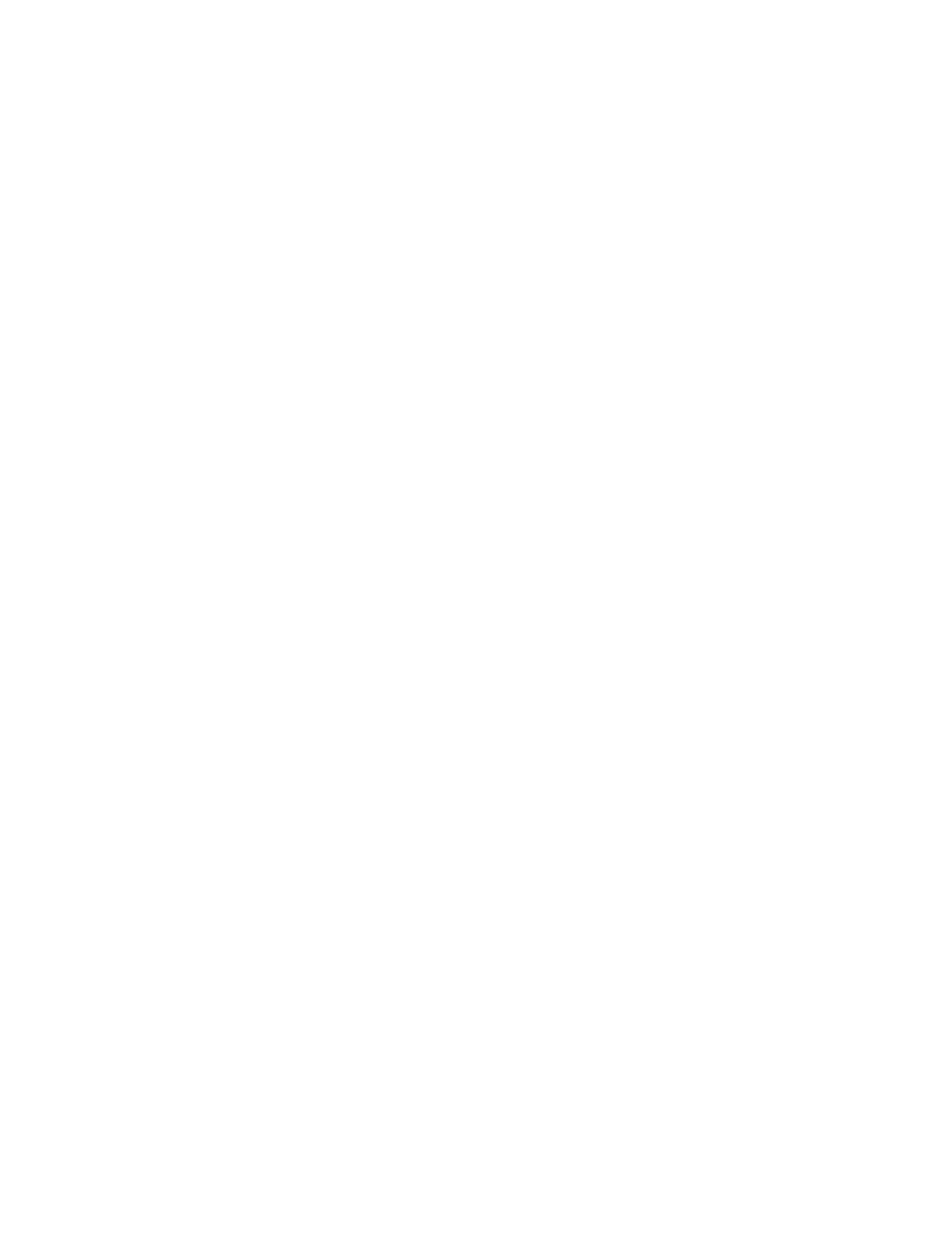# **FY 1999 Report** *of the* **Panel to Assess the Reliability, Safety, and Security of the United States Nuclear Stockpile**

Harold M. Agnew John S. Foster, Chairman Sydell P. Gold Stephen J. Guidice James R. Schlesinger

General Eugene Habiger USAF (ret.) David Graham Dr. Thomas Hunter Brenda Poole Dr. George Miller James Silk Dr. Stephen Younger General Larry Welch USAF (ret.)

# **Senior Advisors** Staff to the Panel

November 8, 1999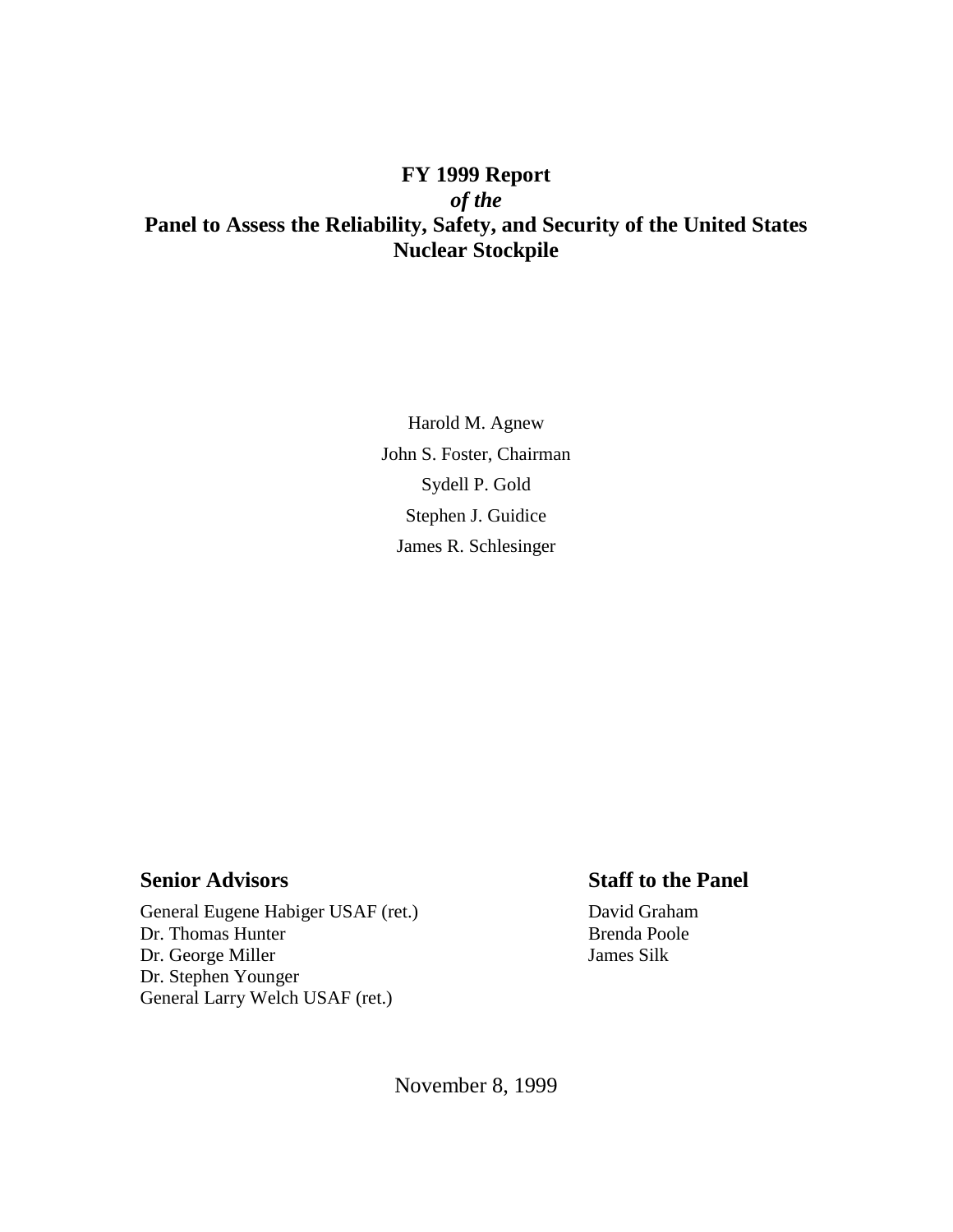## **Table of Contents**

| <b>EXECUTIVE SUMMARY</b>                                                                     |                                                                  |                                                                      |                |  |
|----------------------------------------------------------------------------------------------|------------------------------------------------------------------|----------------------------------------------------------------------|----------------|--|
| L.                                                                                           |                                                                  | $\overline{2}$                                                       |                |  |
| II.                                                                                          | <b>FINDINGS AND RECOMMENDATIONS-STOCKPILE STEWARDSHIP </b>       |                                                                      |                |  |
|                                                                                              | A.                                                               |                                                                      | 6              |  |
|                                                                                              | B.                                                               |                                                                      | $\overline{7}$ |  |
|                                                                                              | $\mathcal{C}$                                                    |                                                                      | 8              |  |
|                                                                                              | D.                                                               |                                                                      | 10             |  |
|                                                                                              | E                                                                | NATIONAL COMMITMENT TO A ROBUST PROGRAM OF HANDS-ON, INNOVATIVE WORK | 12             |  |
|                                                                                              | III. FINDINGS AND RECOMMENDATIONS—THE ANNUAL CERTIFICATION<br>14 |                                                                      |                |  |
|                                                                                              | $\mathsf{A}$ .                                                   |                                                                      | 14             |  |
|                                                                                              | B.                                                               |                                                                      | 15             |  |
|                                                                                              |                                                                  | 1                                                                    | 16             |  |
|                                                                                              |                                                                  | 2.                                                                   | 18             |  |
|                                                                                              | $\mathcal{C}$ .                                                  |                                                                      | 20             |  |
| 21                                                                                           |                                                                  |                                                                      |                |  |
| 24                                                                                           |                                                                  |                                                                      |                |  |
| APPENDIX A: THE STOCKPILE STEWARDSHIP PROGRAM AND THE ANNUAL<br><b>CERTIFICATION PROCESS</b> |                                                                  |                                                                      |                |  |
|                                                                                              |                                                                  |                                                                      |                |  |

**APPENDIX B: THE PANEL'S CHARTER**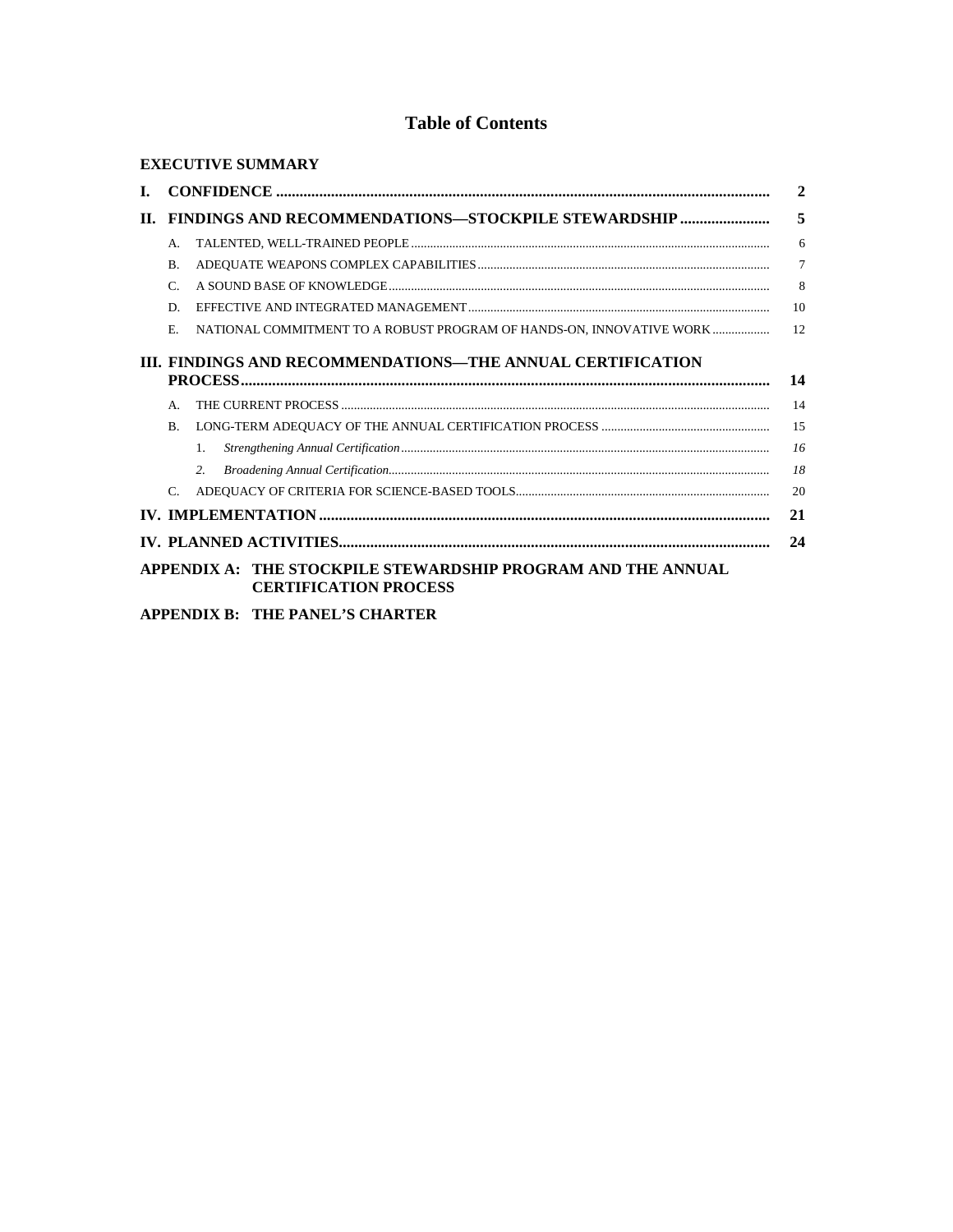## **EXECUTIVE SUMMARY**

The Panel to Assess the Reliability, Safety, and Security of the United States Nuclear Stockpile was created by Congress to review and assess (1) the annual process for certifying stockpile reliability and safety, (2) the long-term adequacy of that process, and (3) the adequacy of the criteria to be provided by the Department of Energy for evaluating its science-based Stockpile Stewardship Program. The fundamental issue underlying these questions is: Can the Nation sustain confidence in its nuclear deterrence capability without returning to underground nuclear testing?

Sustaining confidence requires that national leaders continue to trust that nuclear weapons will work as specified if called upon in a time of crisis. This requires continued assurance based on quantitative assessments of weapon reliability and safety, combined with trust in the people, tools, and methods used to make these assessments and to find and fix problems in the stockpile. Confidence today relies heavily on the extensive test database for existing weapons. These test data will decline in relevance over time as weapons age and modifications are introduced. It therefore will become increasingly challenging to sustain confidence. The two main elements of the strategy to meet this challenge are the Stockpile Stewardship Program and the Annual Certification Process.

\*\*\*

The Stockpile Stewardship Program provides the people, facilities, tools, and methods used for judging the health of the stockpile, and for finding and fixing problems. The activities of the SSP include weapon surveillance, maintenance, laboratory and fieldtesting, flight-testing, computer simulation, scientific experimentation, and design and production activities. The SSP, if properly supported, promises to provide a degree of confidence in a credible nuclear deterrent, but it will not be known for at least a decade just how effective the program will be. In the meantime, sustained focus will be needed to ensure the program is given the best chance of succeeding.

The Panel advocates five supporting elements for stewardship, which together form the management and programmatic foundation necessary to execute the program successfully. They are:

- A. talented, well-trained people
- B. adequate weapons complex diagnostic and manufacturing capabilities
- C. sound base of knowledge (scientific understanding)
- D. effective and integrated management structures
- E. national commitment to a robust program of hands-on, innovative work.

We urge leaders in the executive branch, Congress, and the Military Services to underwrite a long-term commitment to maintaining nuclear deterrence by taking steps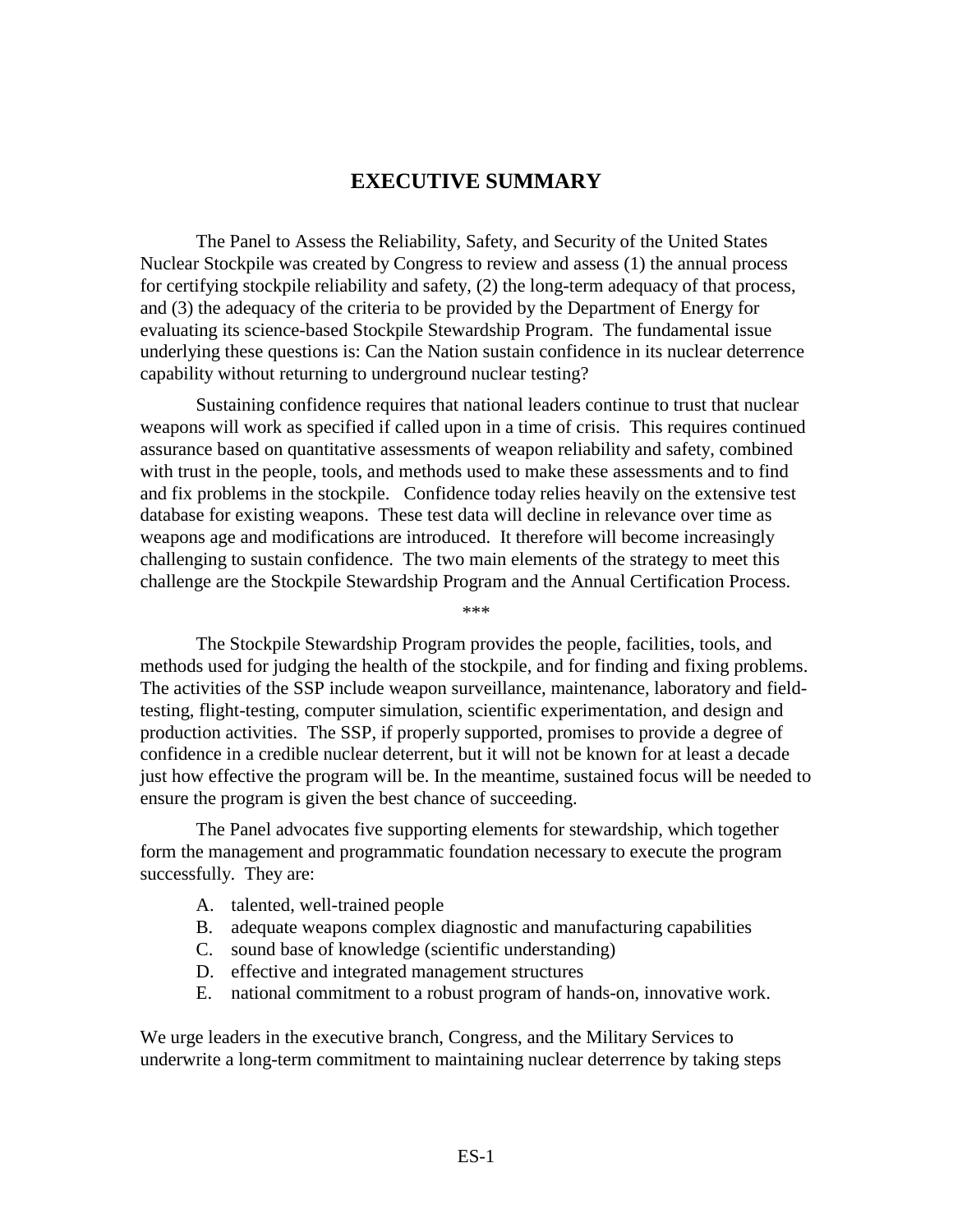## **FY 1999 Report**

#### *of the*

## **Panel to Assess the Reliability, Safety, and Security of the United States Nuclear Stockpile**

A safe and reliable nuclear stockpile is in the supreme national interest of the United States. Having suspended nuclear testing in 1992, the Nation requires new approaches for maintaining our nuclear deterrent, in particular for certifying weapon safety and reliability, and for conveying to national leaders the confidence they can expect to have that the stockpile will continue to meet national security requirements. Central to these new approaches is the Department of Energy's science-based Stockpile Stewardship Program. To ensure the adequacy of this program, the President has directed the Secretaries of Defense and Energy to certify annually the safety and reliability of the stockpile, and to inform him whether there is a need to resume underground nuclear testing. $1$ 

This Panel was established by the Congress to assess whether these mechanisms to sustain confidence in our nuclear deterrent would prove adequate should the suspension of testing be extended indefinitely under the proposed Comprehensive Test Ban Treaty. Section 3159 of the Strom Thurmond National Defense Authorization Act for FY 1999 stipulates that an independent panel of private citizens shall review and assess (1) the Annual Certification Process, (2) the long-term adequacy of that process, and (3) the adequacy of assessment criteria to be provided by the Department of Energy for its Stockpile Stewardship Program.<sup>2</sup> This is the first of three annual reports to be provided in fulfillment of the congressional requirement.

We begin with a discussion of confidence in the stockpile – its meaning, its historical basis, and what is being done to maintain confidence (Section I). We then offer our initial findings and a few high-priority recommendations (Section II on Stockpile Stewardship and Section III on the Annual Certification Process). We conclude with discussions of the implementation of these recommendations (Section IV) and of the future direction for our assessment (Section V).

 $\overline{a}$ 

<sup>&</sup>lt;sup>1</sup> President William J. Clinton, Address on the Comprehensive Test Ban Treaty, August 11, 1995.

<sup>&</sup>lt;sup>2</sup> Pursuant to the Strom Thurmond National Defense Authorization Act of 1999, Section 3159. The certification criteria are mandated in Section 3158 of that Act. Appendix B provides the Charter.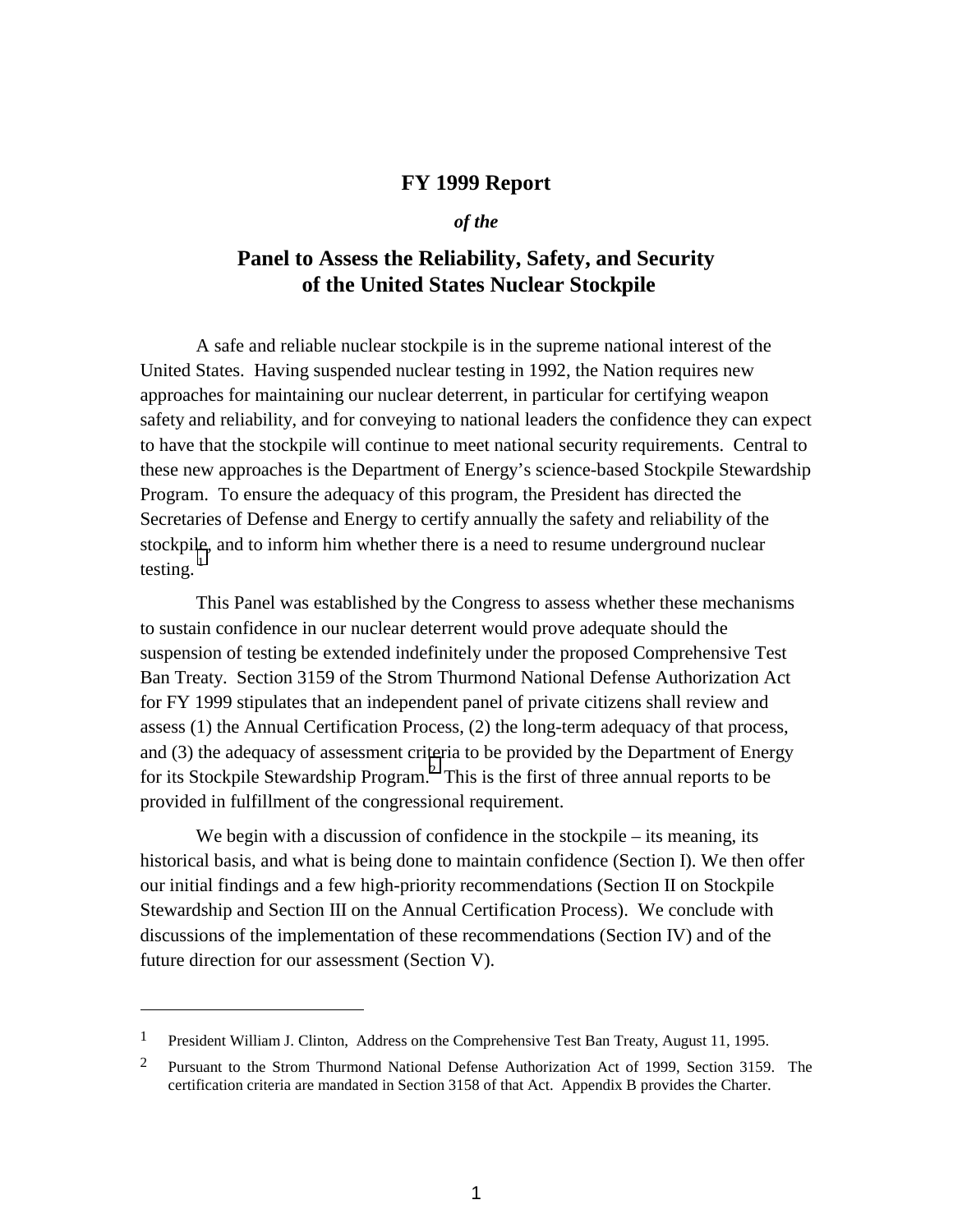## **I. CONFIDENCE**

The question that has guided the Panel's assessment is: Can the Nation expect to retain sufficient confidence in its stockpile of nuclear weapons supporting deterrence, while complying with the provisions of the Comprehensive Test Ban Treaty? The assumption underlying the Comprehensive Test Ban Treaty is that its prohibitions will make it more difficult for any nation to develop weapons or to maintain an existing stockpile of weapons. We are assessing the attendant risks to the US stockpile, taking into account the potential merits of the Nation's investments in the new tools and approaches for sustaining confidence.

Confidence in the stockpile has two dimensions. First is the quantitative dimension: Confidence requires trust in the estimates of weapon safety and reliability provided by the surveillance and assessment of weapon systems. Second, and at least as important, is a judgmental dimension: Confidence also requires trust in the ability of the people, methods, and tools available to find, assess, and fix potential problems in the stockpile.

Nuclear testing historically has made a vital contribution to each of these aspects of confidence. The "Tri-Laboratory Report," a history of nuclear testing, makes it clear that it is impossible to compartmentalize the contribution of testing.3 Testing was part of a closely integrated engineering process, wherein all the pieces played a role supporting what, at the end, were subjective expert judgments. In developing new weapons, nuclear tests demonstrated the performance of developmental hardware. These were not full-up operational tests, but were used to validate major design decisions and to assess the impact of certain environmental factors on performance. Such tests did produce surprises -- reflecting the limitations in the ability of designers and their analytical tools to predict the effects of design changes. In maintaining the weapons stockpile, nuclear tests were used to confirm problems identified through surveillance or maintenance activities. Tests also validated the subsequent fixes. Nuclear tests were not designed to provide the basis for statistical validation of reliability; there were far too few repetitive tests for that.

While testing was never the sole source of confidence, the suspension of testing will nevertheless have pervasive effects. Confidence can erode in two main ways. First, confidence today is still dependent on the legacy of the nuclear test experience with current weapons, and over time this experience will become less relevant because there were no tests of weapons that were many decades old, i.e., of the age regime that our

 $\overline{a}$ 

<sup>&</sup>lt;sup>3</sup> "Stockpile Surveillance: Past and Future," Sandia Report SAND95-2751, January, 1996.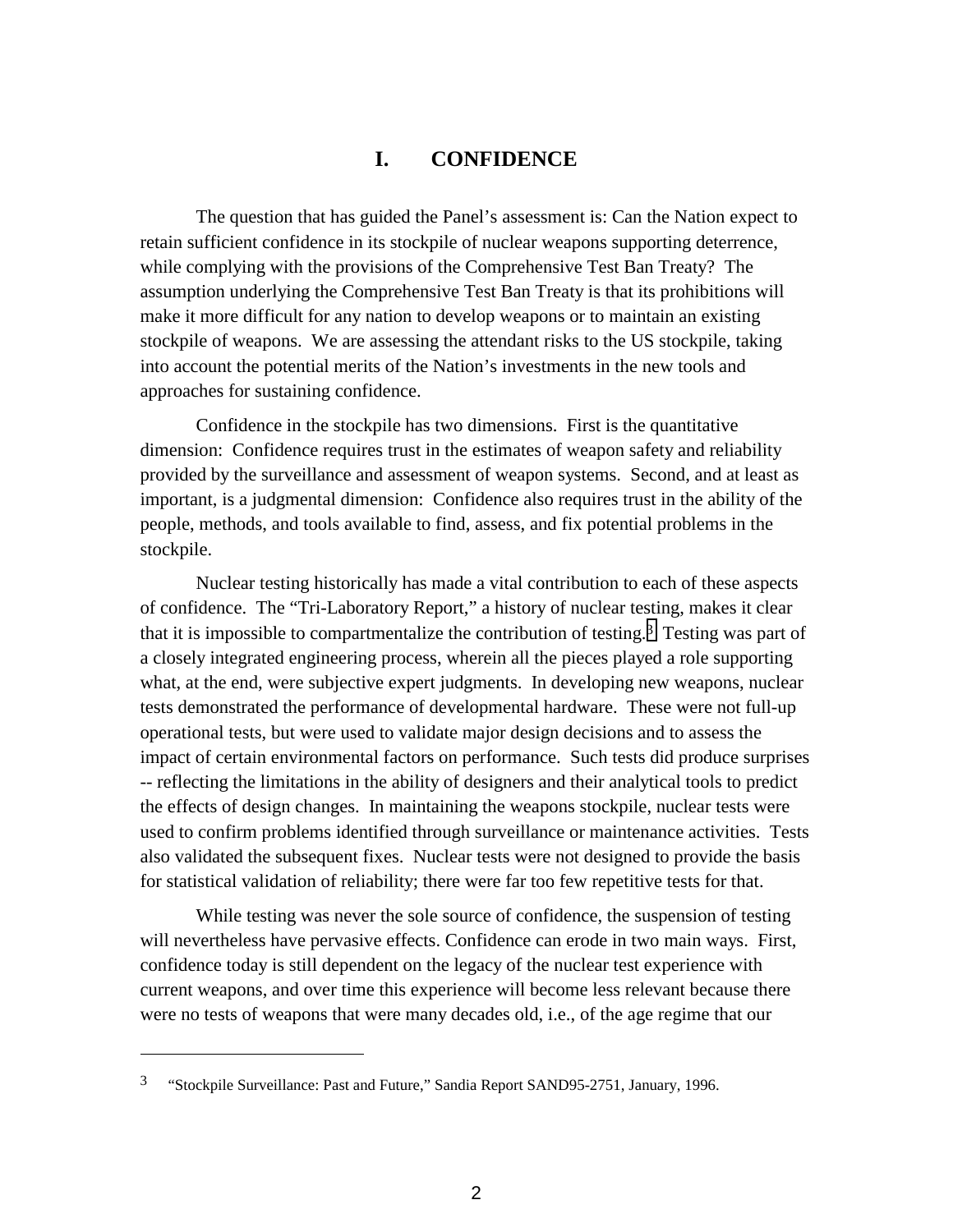stockpile is approaching. As the stockpile ages, nuclear components will change. It will be more difficult to diagnose existing or emerging problems in the current stockpile and, more importantly, to validate the associated remedies. From year to year the changes are expected to be slight, and the reduction in confidence small. Nevertheless, the cumulative effect of these changes and stretches could, after a number of years, result in quantitative assessments that are increasingly uncertain and fuzzy. This uncertainty could undermine confidence that each weapon will perform according to requirements, for example, that it will produce the required nuclear yield.<sup>4</sup> If the increase in uncertainty is not recognized, it could instill a false sense of confidence in the safety and reliability of the stockpile.

Second, the suspension of testing will inhibit the ability to certify new or replicated designs that may be required to replace aging weapons or to meet new requirements. New designs will not possess the test pedigree that provides an underlying basis for certifying existing systems. A major challenge for the weapons complex is to certify adequate confidence if the stockpile incorporates systems that have never been tested.

The Stockpile Stewardship Program (SSP) is the Department of Energy's sciencebased approach designed to address these uncertainties and sustain confidence. Through SSP, the National Laboratories are developing improved tools and assessment methods that are intended to sustain warranted confidence in existing nuclear weapons and to meet the grand challenge of assessing and certifying changes beyond current test experience. Appendix A provides a brief description of the SSP.

One of the architects of the Stockpile Stewardship Program has described the magnitude of the challenge as follows:

 $\overline{a}$ 

[W]e are asked to maintain forever an incredibly complex device, … filled with exotic, radioactive materials, that must create, albeit briefly, temperatures and pressures only seen in nature at the center of stars; do it without an integrating nuclear test, and without any reduction in extraordinarily high standards of safety and reliability. And, while you're

<sup>&</sup>lt;sup>4</sup> Models for predicting nuclear weapon performance are engineering approximations that summarize highly complex phenomena. They are calibrated using available test and experimental data, but they lack the fundamental theoretical underpinnings necessary to extrapolate with confidence beyond observed experience. The effects of some changes in underlying circumstances can be predicted very well, others simply cannot be handled at all within the existing frameworks. A central goal of the Stockpile Stewardship Program is to provide additional experimental data to expand the capabilities of these models. Nevertheless, there is concern that new circumstances will arise with nuclear weapons that will create significant uncertainty in the use of available analytical tools. In such cases, the concern is not whether predicted performance is acceptable, but whether the prediction itself can be believed.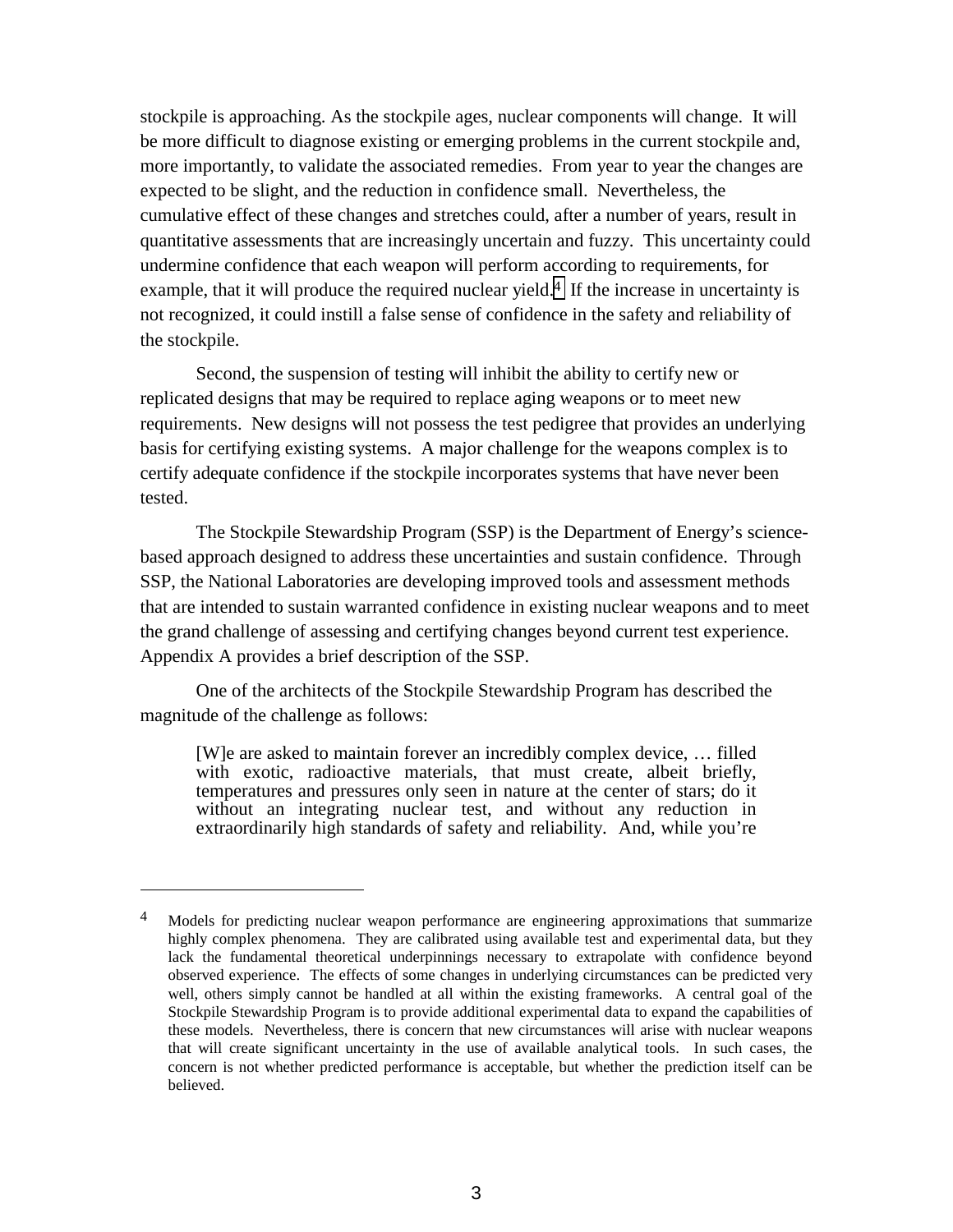at it, downsize the industrial complex that supports this enterprise by a factor of two, and stand up critical new manufacturing processes.<sup>5</sup>

SSP has set ambitious goals, and this entails two distinct kinds of risk. First, there can be no guarantee that the needed scientific advances will be accomplished in time to sustain confidence without testing. The second is the more subtle risk of false confidence, described above.

At the same time, Stockpile Stewardship, if properly formulated and supported, could provide a degree of confidence in a credible nuclear deterrent. It will not be known for at least a decade and probably longer just how effective the Stockpile Stewardship Program will be. In the meantime, sustained focus will be needed to ensure the Program is given the best chance of succeeding. In this year's report the Panel therefore focuses primarily on some of the management and programmatic groundwork necessary for executing the program. Section II provides our findings and recommendations.

The Annual Certification Process was mandated by the President in 1995 in order to provide an independent review of the ability of the weapons complex to sustain confidence without returning to testing. The President is apprised annually on the safety and reliability of the stockpile, and on whether any problem has arisen that requires testing during the next year. The process draws on technical assessments performed by the National Laboratories, which are reviewed by the Military Services, the Strategic Command, and the headquarters of the Departments of Energy and Defense. Appendix A describes the Process.

The Annual Certification Process provides an opportunity for stockpile's stewards to sustain and build trust both in the Stockpile Stewardship Program and in the reported assessments of the stockpile. It should be strengthened and broadened to better play this role. Annual certification should serve dual purposes: First, scrubbing the assumptions and data of the stewards who have day-to-day responsibility for maintaining, assessing, and fixing problems in the stockpile. Second, conveying to national leaders an unvarnished assessment of the current state of health of the stockpile, along with a recommendation as to whether or not a nuclear test is needed. This perspective forms the central theme of our assessment, and the basis for our findings and recommendations on Annual Certification in Section III.

 $\overline{a}$ 

<sup>5</sup> Speech by Victor Reis (Assistant Secretary of Energy for Defense Programs) at Sandia National Laboratories, January 19, 1999.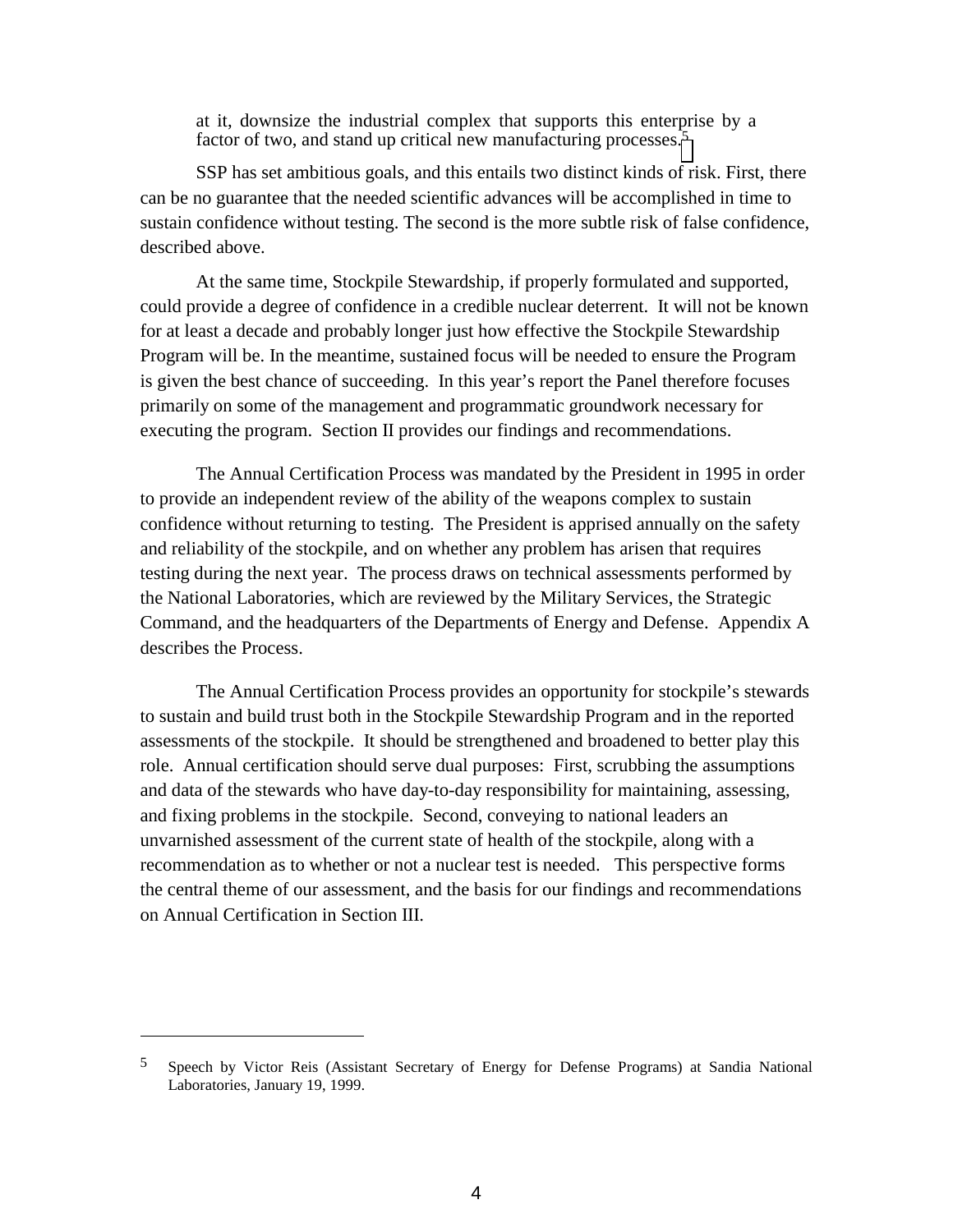# **II. FINDINGS AND RECOMMENDATIONS – STOCKPILE STEWARDSHIP**

The SSP is designed to provide stewards with improved tools and methods for maintaining and assessing the stockpile, and fixing any problems identified. Sciencebased stewardship will require experimental and diagnostic facilities, such as the Dual Axis Hydrodynamic Radiographic Test Facility, the National Ignition Facility, and new computational tools enabled by the Accelerated Strategic Computing Initiative. But stewardship entails much more than these flagship programs, and these tools will be effective only if the overall program also succeeds in developing the people, facilities, and knowledge necessary to identify and fix problems.

This Panel therefore advocates five supporting elements for stewardship, which together form the management and programmatic foundation necessary to execute the program successfully. These five elements reflect and underscore the recommendations of the Commission on Maintaining Nuclear Weapons Expertise chaired by Admiral Chiles (USN, ret.) and the Defense Science Board (DSB) Task Force on Nuclear Deterrence chaired by General Welch (USAF, ret.), as well as earlier reviews of the weapons program that have delineated requirements for science-based stewardship.6 They are:

A. talented, well-trained people

 $\overline{a}$ 

.

- B. adequate weapons complex diagnostic and manufacturing capabilities
- C. sound base of knowledge (scientific understanding)
- D. effective and integrated management structures
- E. national commitment to a robust program of hands-on, innovative work.

We urge leaders in the executive branch, Congress, and the Military Services to underwrite a long-term commitment to maintaining nuclear deterrence by taking steps

**<sup>6</sup>** Admiral H.G. Chiles USN (ret.), Robert B. Barker, Charles B. Curtis, Sidney D. Drell, Roland F. Herbst, Robert A. Hoover, Henry W. Kendall, and General Larry D. Welch USAF (ret.), *Report of the Commission On Maintaining United States Nuclear Weapons Expertise, (Washington, D.C.,* March 1, 1999).

General Larry Welch USAF (ret.), Jeffrey Cooper, John Foster, Donald Hicks, Maj General Ralph Jacobson USAF (ret.), John Nuckolls, Michael Pillsbury, General Jack Vessey USA (ret.), Richard Wagner, George Whitesides, and Colonel William Smith USAF, *Report of the Defense Science Board Task Force on Nuclear Deterrence,* Office of the Undersecretary of Defense for Acquisition and Technology (DoD, Washington, D.C., October, 1998).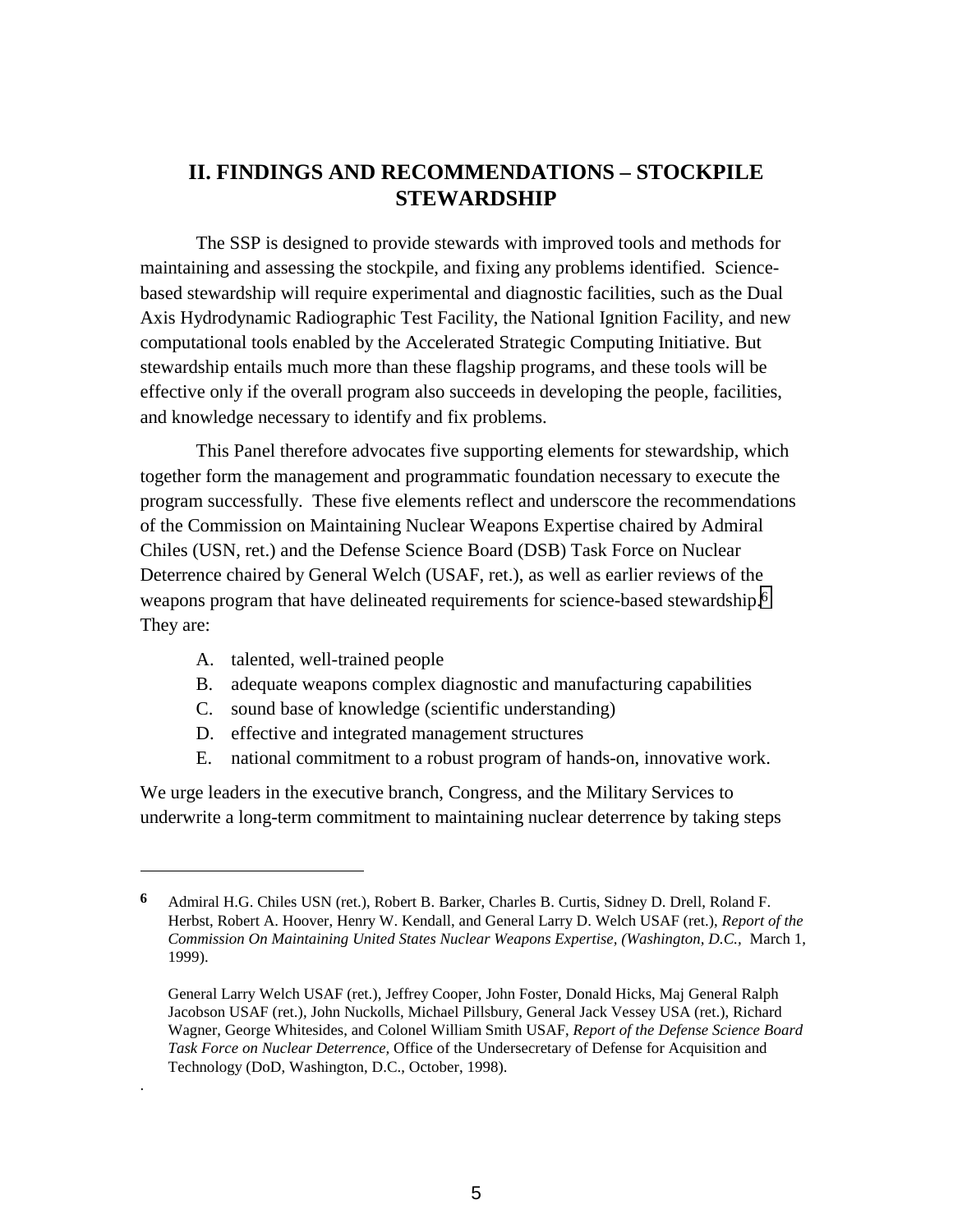now to maintain and reinforce each of these five elements. Our initial observations and some high-priority recommendations are outlined here.

#### **A. TALENTED, WELL-TRAINED PEOPLE**

 $\overline{a}$ 

The judgment of the current stewards was built through their extensive experience with each weapon system, often throughout its entire cycle of design, development, testing, production and stockpile life. This rich reservoir of knowledge is the underlying basis for confidence in current certification activities. A major challenge for the future will be to attract, educate, and train the next generation of stewards, who will be responsible for assessing, maintaining, manufacturing, and certifying these weapons in the future. They will not have the same kinds of experience as the current generation of stewards, and new ways will be needed for them to earn the trust of national leaders.

The March 1999 Chiles Commission Report described the central role played by such key personnel in the weapons program, and discussed the challenges associated with recruiting, hiring, training, and retaining them. We concur with the Commission's findings and its recommendations.<sup>7</sup> We intend in our subsequent work to track the steps being taken to implement these recommendations.

Some of the Chiles Commission's findings and recommendations are particularly relevant to the Panel's concerns. Their report emphasized the importance of transferring knowledge and understanding from the current generation of stockpile stewards to the next generation. A key challenge in sustaining confidence in the stockpile is to build the judgment of capable people who will be able to address the complexities and subtleties of stewardship and the Annual Certification Process. It is essential to establish effective mechanisms to train a new generation of stewards to take on these responsibilities.

Today's stockpile stewards have gained the trust of the national leadership through their years of demonstrated success in a robust program of weapons work, including designing, developing, nuclear testing, manufacturing, and maintaining the stockpile. This trust was also based on the integrity and diligence of the stockpile stewards, as well as by the vigorous peer review among the design laboratories. In the future, without underground testing, building trust in new generations of stewards will depend more than ever on exercising and testing their competence and judgment through ongoing programs, and by designing programs and processes to foster continued integrity, diligence, and vigor.

<sup>7</sup> The Commission's recommendations for personnel policies were to: Establish and implement plans on a priority basis for replenishing essential technical workforce needs in critical skills; Provide contractors with greatly expanded latitude and flexibility in personnel matters; Expand training and career planning programs which are adapted to the dramatically changed workforce environment; and Expand the use of former nuclear weapons program experts.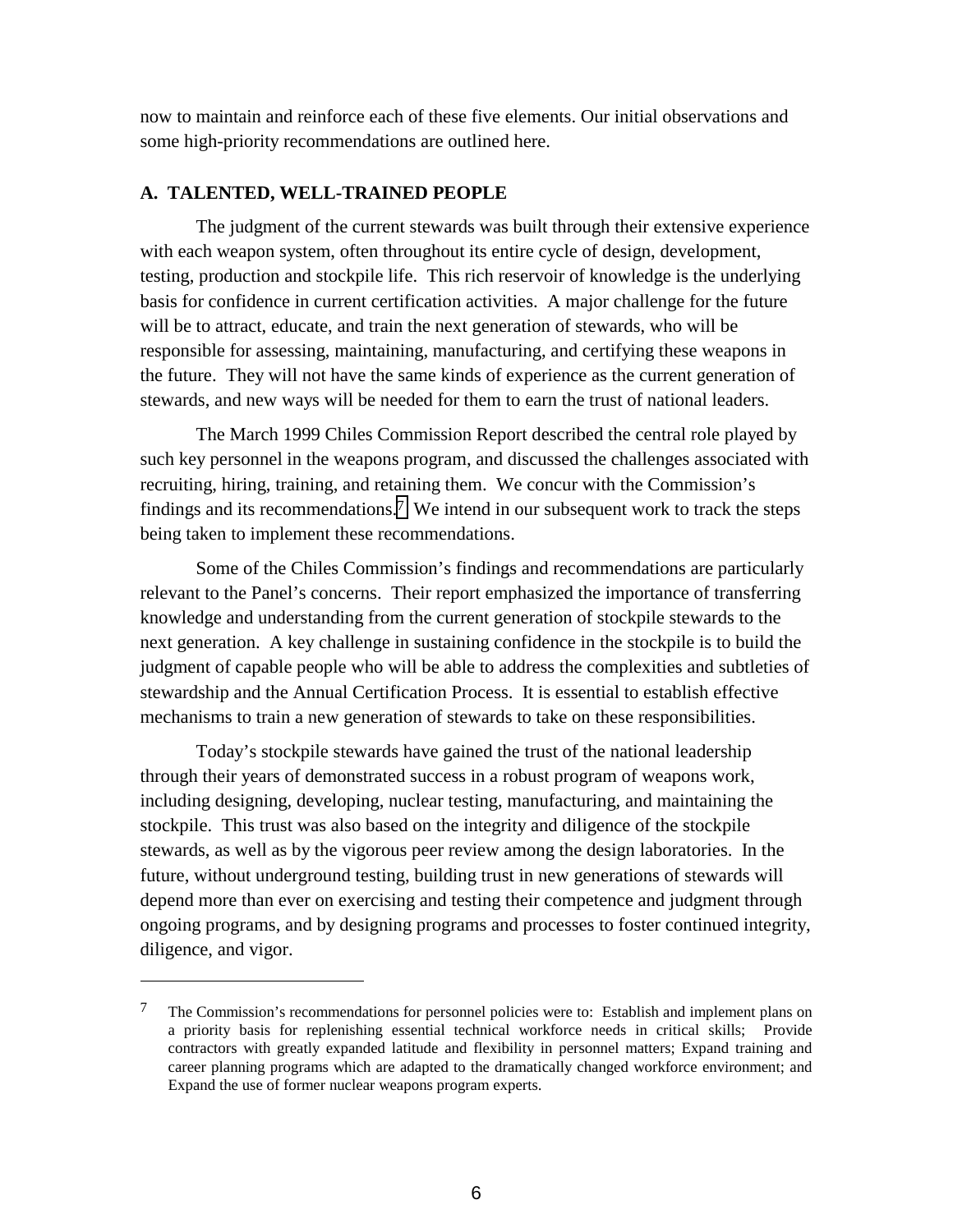The job of future stewards will be different from past stewards. The emphasis will be on a more comprehensive understanding of weapon phenomena. The capability to produce new designs will need to be maintained without testing and fielding those designs. New regions of the weapon design space will need to be explored if consideration is given to replacing warheads with new designs. Actual design, development, and production work is key to training the next generation of stockpile stewards.

#### **B. ADEQUATE WEAPONS COMPLEX CAPABILITIES**

Sustaining confidence in the nuclear stockpile requires maintaining a weapons complex that is fully capable of maintaining and assessing weapons, and fixing problems that arise. Criteria for assessing facilities should encompass planning and analyses for the full range of future needs.

Important gaps in the Nation's weapons production capabilities need to be restored to re-establish the capability to repair, refurbish, or replace essential components. Plutonium pit manufacturing is an area of special concern. The Defense Science Board Task Force on Nuclear Deterrence found that under reasonable assumptions regarding the useful life of plutonium, it will be necessary to begin to manufacture these components at much higher rates than will be feasible at the Los Alamos plutonium facility.8 This could become a critical limitation in the ability to maintain the stockpile if action is not taken soon and if pits degrade sooner than now anticipated. It is essential to act now on the recommendations of this study.

The Panel's concerns stem from the high degree of uncertainty in the current understanding of the useful life of plutonium pits, combined with the significant challenges and uncertainties involved in getting a new production facility built. In March of this year, the Department of Energy told Congress that its best estimate of pit life ranges between 45 and 60 years, but these estimates remain highly judgmental and problems could arise that would require the production of replacement pits before current weapons reach that age.<sup>9</sup> A number of weapons in the enduring stockpile have pits that

 $\overline{a}$ 

<sup>&</sup>lt;sup>8</sup> The Task Force recommended that initial planning factors be established for the production complex that would be based on optimistic, but supportable, assumptions about the success of START II and START III implementation and estimates of useful pit life.

<sup>&</sup>lt;sup>9</sup> The Panel is concerned by the evident uncertainty in the current understanding of pit life, and the profound risks to the stockpile should widespread problems emerge before an adequate production capability is established. A year ago, in the NWC PA&E review on Pit Production, dated Sept 1998, the estimated useful life ranges from 30 years to perhaps as high as 100 years. The DoD-DOE Report on Long-Range Planning on Pit Production to Congress, dated March 1999, said that nuclear weapons scientists have estimated the conservative and nominal pit life to be 45-60 years. (Even lower estimates were briefed to the Panel.) But, it must be emphasized that the weapons community has no hard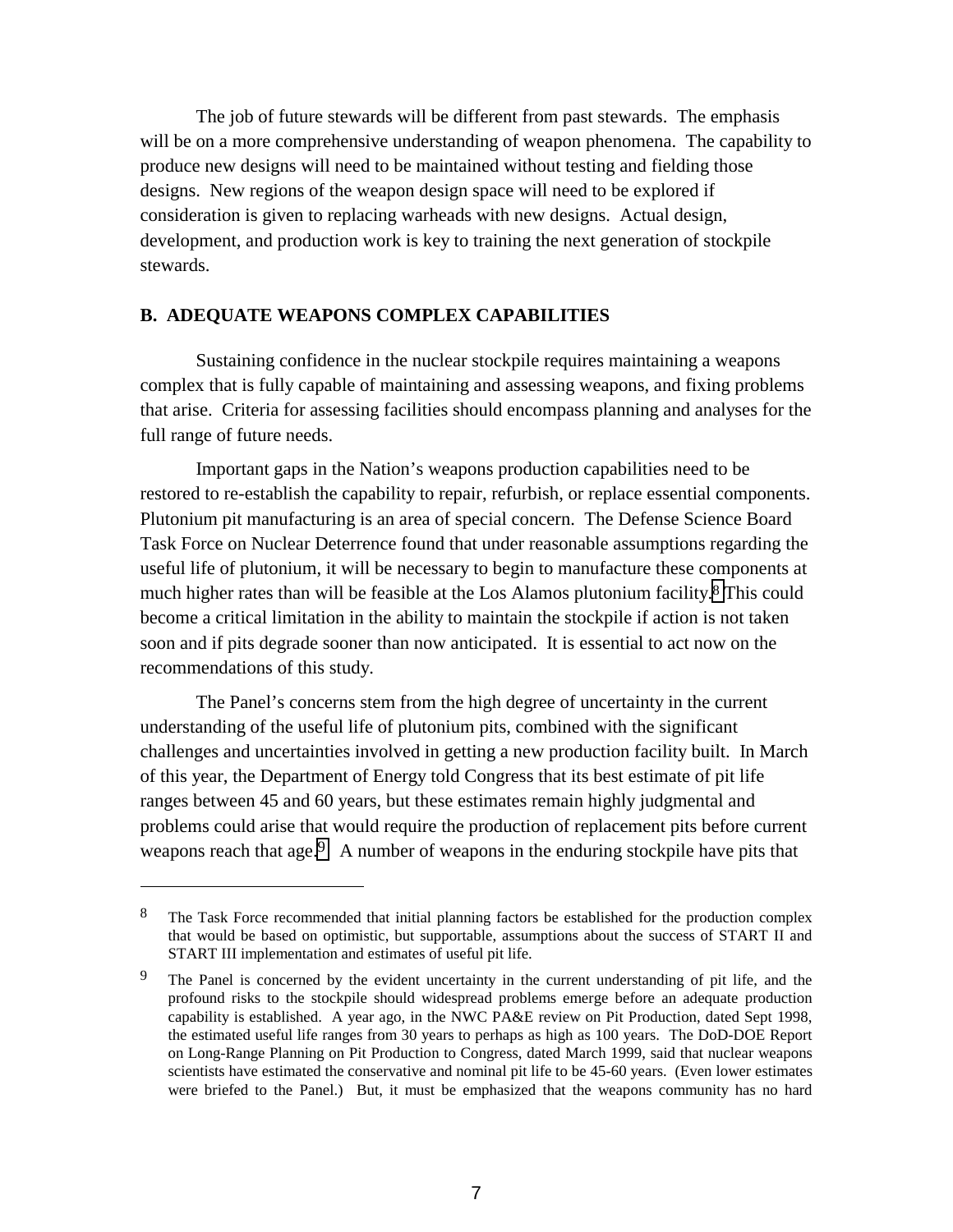are already approaching twenty years of age, and more. The Nation cannot afford to postpone the development of facilities capable of the timely replacement of pits.

Estimates of the time to build new plutonium facilities range from seven to ten years, upwards to 15 years, or more. The political and environmental issues that will need to be resolved before work on a new facility can begin may exceed the technical challenges in establishing a new production facility. A prudent approach to address these risks is to begin the conceptual design phase for a modular facility that can later be sized to suit the volume of production required. Such conceptual design work could be initiated at the cost of a few million dollars a year, and would provide a valuable hedge against the risk that this production facility will be needed sooner than is currently anticipated.

## *Recommendation 1: Immediately begin the conceptual design phase of a pit production facility adequate to meet national security needs.*

The Panel is also concerned that facility deficiencies must not impede the flow of needed weapon surveillance data. Facility deficiencies identified in the FY 1999 Annual Certification Process included limited availability of test facilities used in weapons surveillance and flight tests, and in certifying new components. Even though DOE is currently working off the backlog of surveillance testing, this issue merits priority attention at high levels in both DOE and DoD. We believe that these issues should continue to be raised and addressed through the Annual Certification Process. We also will pursue this issue further in subsequent reports.

In another area of long-standing concern, the Department of Energy took an important step forward last year when the decision was made to proceed with a new source of tritium. We are encouraged that this decision was made, and that the approach selected reflects a prudent allocation of DOE funds.

## **C. A SOUND BASE OF KNOWLEDGE**

 $\overline{a}$ 

The third technical foundation for stockpile stewardship is the knowledge and data accumulated over the years from the weapons program – which, when combined with non-nuclear experimental results and analytical tools and simulation models – provide the basis for assessing and predicting weapon performance.

evidence on the properties of plutonium pits in these age ranges, and the accelerated aging studies to better estimate the useful life of pits are still underway. The results of these studies will begin to be available in 2003.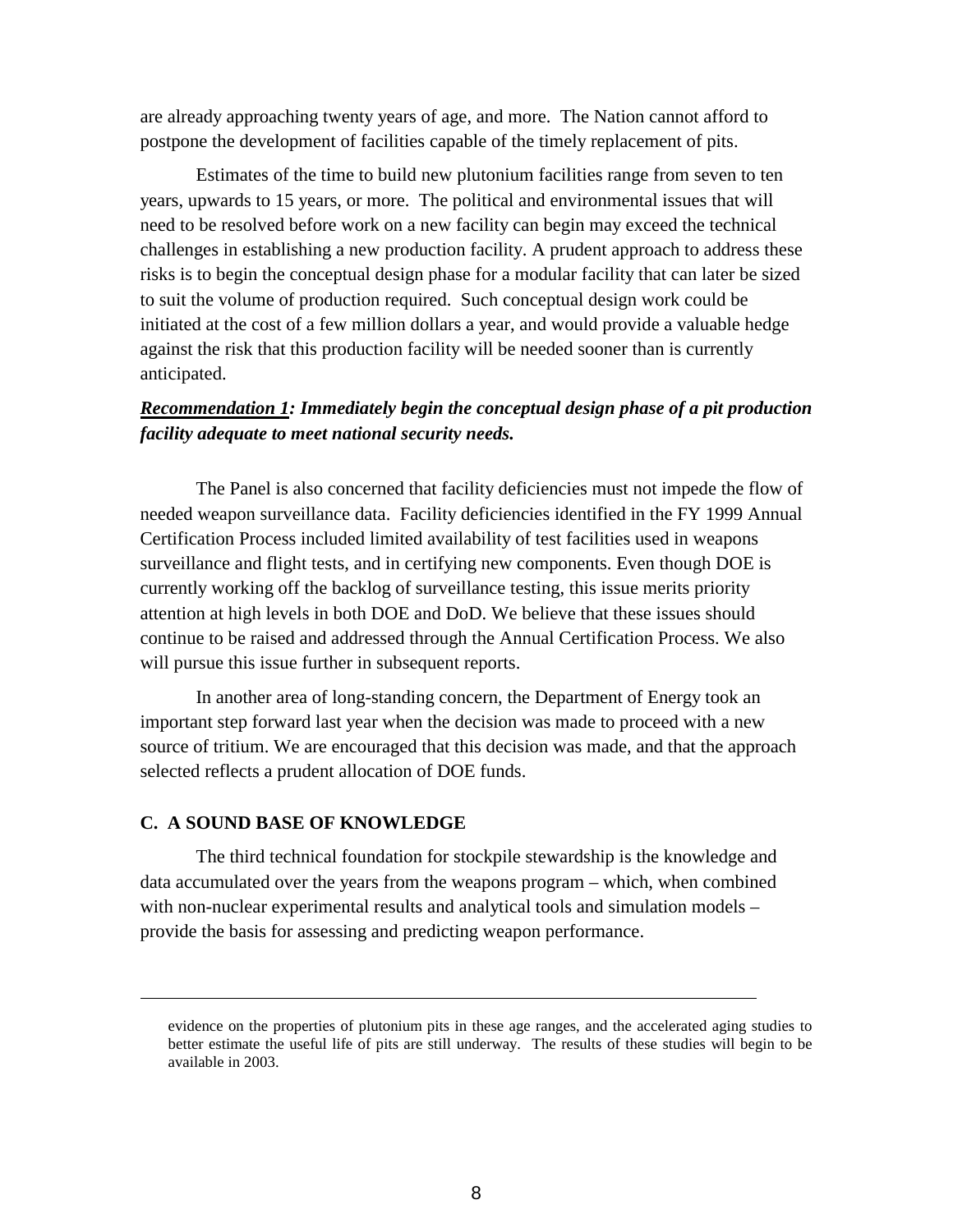The Panel is encouraged by the existing knowledge-retention activities such as Dual Revalidation, re-baselining, and data archiving, but believes that the current allocation of resources for such programs is too limited to match the importance, the scope and the urgency of the archiving task. Efforts must be accelerated to retain this base of knowledge before it is lost.

## *Recommendation 2: Accelerate efforts to understand and preserve test, development, and production data and insights.*

There are several dimensions to this recommendation.

#### **1. Dual Revalidation**

Dual Revalidation was initiated for the W76 Warhead, used in the Trident C-4 weapon system, in order to provide a thorough review and reassessment of the warhead's design and test data using modern engineering and computational methods. The process involved intensive peer review involving all of the laboratories, which in turn created a rigorous environment and shared learning. There is broad consensus that Dual Revalidation provided valuable learning, but there also has been concern with the time and resources it required. The W76 program took about three and a half years. This is clearly too long. At that rate, more than 30 years is needed to do a complete cycle through the stockpile. Moreover, not only did the process take too much time, it also demanded too much effort from people whose involvement is most critical to other hands-on stewardship tasks.

We urge that Dual Revalidation be continued, albeit with significant improvements in efficiency in order to speed the work and reduce the demands on the staff of experienced weapon designers. As an alternative to Dual Revalidation, the proposed re-baselining program would undertake similar tasks at a lower scale of activity. In our view, re-baselining is too limited, and lacks true peer review. The essence of Dual Revalidation is important and should be preserved in whatever form is appropriate, given time and resource constraints.

#### **2. Archiving of Legacy Data**

Despite its importance, archiving perennially seems to fall victim to other tasks that are deemed more urgent. We suggest, however, that this is a key stewardship issue. As time passes, important information disappears: test-experienced designers retire, and valuable documents are destroyed. In short, the need to act is immediate, but the urgency is not recognized because most of the consequences of inaction are in the future.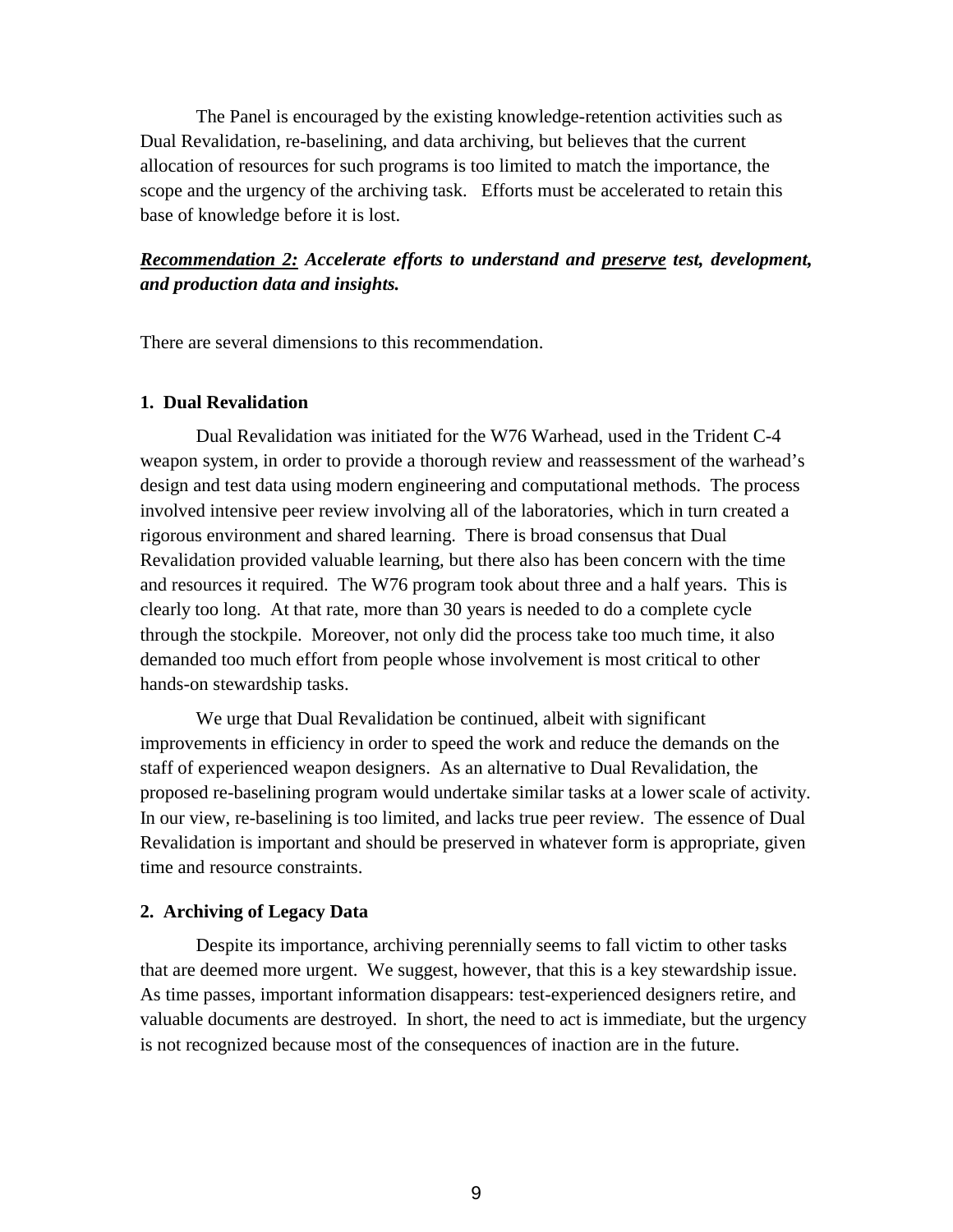The legacy data of greatest concern, of course, are the data derived from nuclear testing. The re-baselining activity nominally addresses this issue. However, the present scope of this activity covers re-calibrating computer codes for weapons currently in the stockpile, and the collection and preservation of data is done only as needed to support this activity. The understanding and preservation of the test legacy information needs to proceed on its own merits, with as broad a scope as is reasonably possible.

The production complex also houses vital data that must be preserved.

The DOE should study the potential for additional forensics activities involving weapons that are being retired, and prepare a report reflecting analytical details. Such weapons could provide a valuable source of information on the effects of aging. As weapons are retired, they could be assessed for signs of aging or other problems in order to gain insight into the kinds of effects that could be relevant to the newer weapons in the active stockpile.

#### **3. Validation and certification of emerging simulation codes**

In future reports, the Panel intends to review activities for the verification and validation of the computer simulation codes that will be used to assess weapons in the future. Computer code validation will be essential in future certification.

Stockpile stewards must assure that the computational models properly represent the data from the experiments performed under the SSP. There are tens of thousands of equations and numbers embedded in existing codes. Some of these data are based on dependable laboratory experiments and nuclear tests, some on detailed theoretical calculations, and some are based on a rough guess. Because the codes have evolved over many years, their use depends on the judgment of analysts with years of detailed experience. Legacy data, as well as data from new experiments, must be used to validate new computational models. This will be challenging from both a technical and a management perspective.

#### **D. EFFECTIVE AND INTEGRATED MANAGEMENT**

The Department of Energy needs to address the internal management practices that have repeatedly been cited as counterproductive to the weapons program by external review groups, including the Galvin Commission, the 120 Day Study, and the Chiles Commission. Current Congressional support for reorganization may provide an opportunity to make needed changes. The key management principle that has been urged upon the Department is the integration into line management of all significant functional responsibilities, including safety and security. The Department has suffered from the diffusion of these functions across a range of staff and line organizations, leading to clouded lines of authority and blurred responsibility and accountability.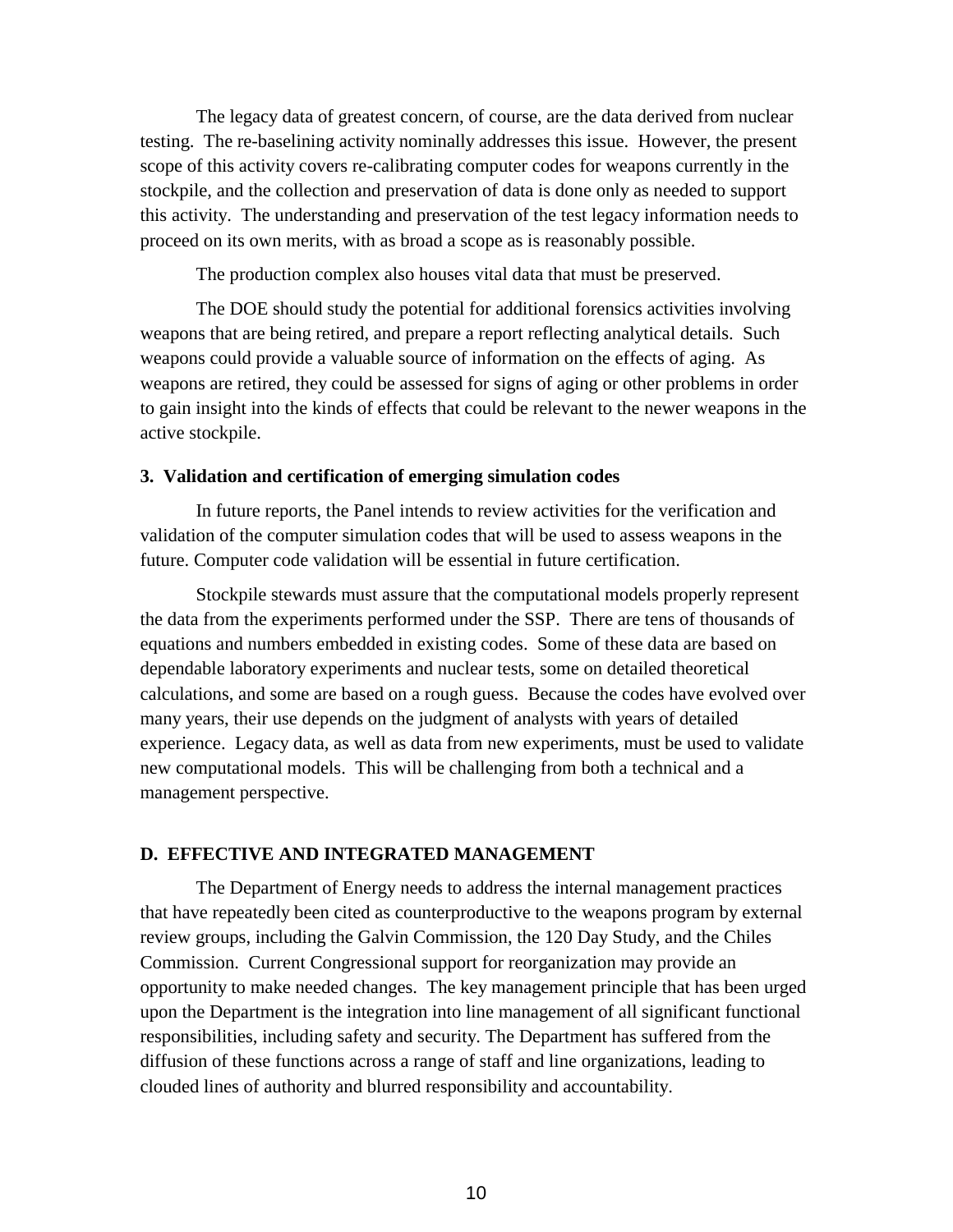#### **1. Management of Security Initiatives**

Today, security problems within the weapons complex provide a pressing management challenge. Security is critical to the weapons complex's national security mission. These problems need to be fixed quickly and effectively. Stopgap steps are important to change direction but are not likely to provide long-lasting solutions. Despite some obvious and serious neglect of security, the great majority of the laboratory staffs are dedicated and conscientious in their adherence to security mandates. Inappropriate censure, or a hostile counterintelligence environment, will make it impossible both to do the work at hand and to retain or attract the required talent. In short, the security problems at the laboratories need to be addressed while maintaining the focus on staffing them as premier scientific institutions.

The issues that must be resolved in addressing security concerns today have strong parallels in the development of an integrated safety management approach earlier in the decade. Authority and responsibility for addressing these concerns must be placed in the hands of line managers. Harmonious and effective implementation of security and counterintelligence measures needs to flow through the same chain of authority as do the other management decisions. The institution of a high-level security position within DOE's Defense Programs can help to raise the issue of security, and can also be valuable in providing support and expertise to the field activities that need it. But this measure will not suffice — indeed, it will be counterproductive — unless it is understood across the weapons complex that security is a line responsibility, and the line managers have the authority to execute that responsibility and will be held accountable.

The leaders within the weapons complex need to teach their people the importance and proper practice of assuring security of classified information. Part of their education needs to deal with the methods by which traitors are recruited and the outcomes for those who betray. DOE's new security leadership can and ought to make this kind of resource available.

#### **2. Management of External Reviews**

The SSP is, as we have indicated, a true paradigm shift for the weapons program – both culturally and technically. This shift has required considerable coordination between the laboratories, their oversight, and external reviewers. These reviews divert needed effort from other essential weapons work. Designers are supporting dual revalidation and other data archiving activities, the design of robust warheads, weapon surveillance and annual certification, and the training and mentoring of new generations of stewards. Oversight can be made much more efficient. The Secretary of Energy should manage both the external and internal oversight burdens on the weapons complex. Activities should be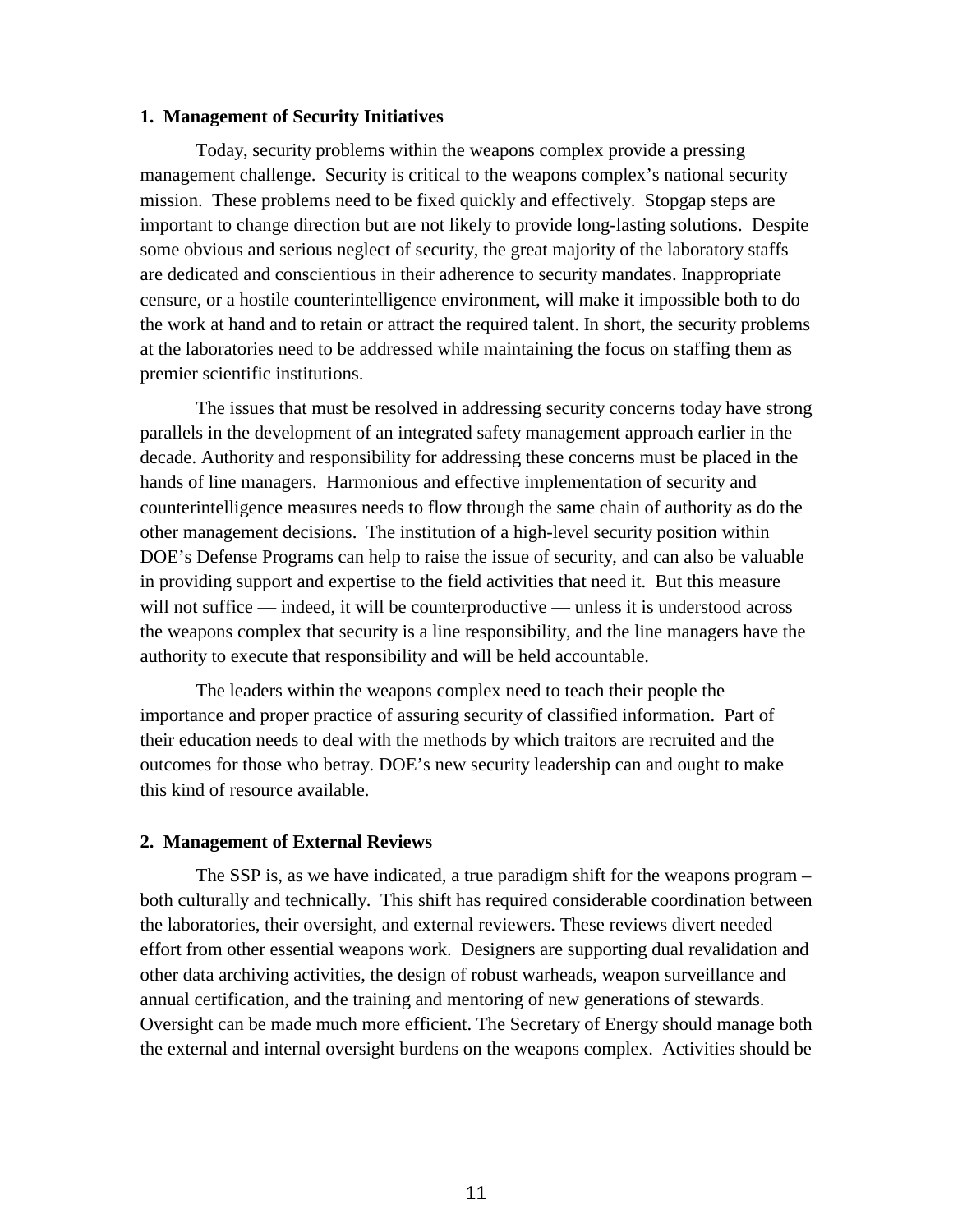ruthlessly examined with the burden of proof of value resting squarely on the oversight activity.

## **E. NATIONAL COMMITMENT TO A ROBUST PROGRAM OF HANDS-ON, INNOVATIVE WORK**

The Panel shares the conviction of the Chiles Commission and the DSB Task Force on Nuclear Deterrence that the success of stockpile stewardship requires sustained commitment at all leadership levels, including the President, the Congress, the Secretaries of Defense and Energy, the Military Services, and the laboratory and facilities directors. The Stockpile Stewardship Program must be given time to work, and resource allocation should reflect a shared view of programmatic priorities.

We emphasized earlier the Chiles Commission's finding that training new generations of stewards requires an ongoing program of hands-on, innovative work. Priorities and available funding must support such activities. The nuclear weapons complex should work on a range of design and development tasks that exercise and sustain the capability to produce new weapon designs. This provides both a broader set of technical options to meet future needs, and a program for training new generations of stewards.

## *Recommendation 3: To hedge against future uncertainties, the Stockpile Stewardship Program should include the capability to replicate or design replacement nuclear weapons, for our most critical nuclear systems, that will*

- *Have a long shelf life*
- *Be at least as safe as current weapons*
- *Provide a high degree of confidence that the weapons are acceptably reliable without full scale nuclear testing*
- *Be manufacturable*

This recommendation would build on the ongoing Warhead Protection Program, and expand it to cover a wider range of warheads and design teams. The Warhead Protection Program has its roots in a DoD/DOE Study on alternative warhead designs for Navy submarine-launched ballistic missiles. The resulting SLBM Warhead Protection Program (SWPP) began in April 1995. Under this program, Los Alamos is working on the design of a replacement warhead that would use a newly manufactured pit, and Lawrence Livermore is working on a replacement warhead that would re-use an existing pit. Sandia is working on a new arming, fuzing, and firing system. Currently, there is no commitment to produce hardware under the Warhead Protection Program. Nevertheless,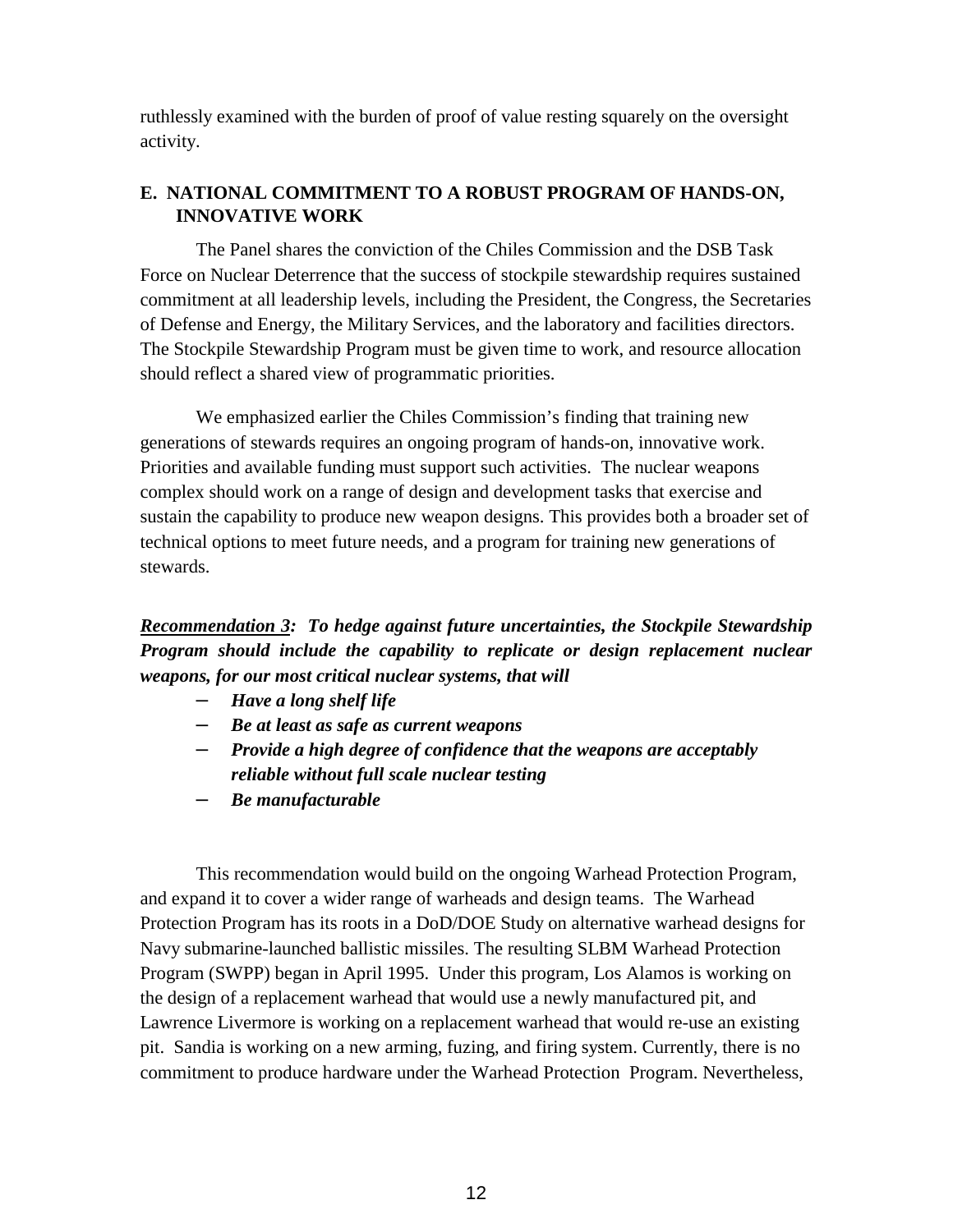the program will provide options for extending the service life and increasing the safety margins for submarine-launched warheads. The program also serves the Stockpile Stewardship Program's objectives of maintaining and exercising DoD and DOE capability and expertise to design, develop, fabricate and certify replacement weapons components, subsystems, and systems.

Another important way to hedge against uncertainty is to retain a selected degree of overlap in capabilities within the weapons complex. Maintaining a variety of weapon designs, labs, production, and experimental facilities is essential for the current and future health of the Annual Certification Process and of the stockpile itself. A variety of approaches to stewardship in general and surveillance in particular will reduce the likelihood of problems escaping unnoticed. Maintaining separate, multiple teams supports a vigorous, competitive environment, facilitates peer reviews, and ensures diversity in scientific and engineering approaches.

The Annual Certification Process itself provides an important opportunity for leaders to show their interest and commitment. One excellent example of how this has been done is the USSTRATCOM Strategic Advisory Group's Stockpile Assessment Team (SAT) annual briefing to the Commander of the Strategic Command. This annual event provides incentives and encouragement to the team's participants, and underscores the Commander's personal involvement in maintaining the nuclear stockpile. Another important example was set when the Secretary of Energy met with his staff to receive briefings on the 1998 Annual Certification Process.

Finally, although the Panel has not done an in-depth examination of the funding for SSP, we are concerned that some important activities must be assigned a higher priority in the budget process. There is a need for the Administration and Congress to agree on priorities within the total budget allocation. Some key areas discussed earlier in this section should receive higher priority in executing the current year's budget.

## *Recommendation 4. The DOE should assign high priority and the appropriate FY 2000 and future year funding to support these urgent program:*

- *-- Pit production planning*
- *Alternative, robust weapon designs*
- *Archiving*
- *Surveillance activities*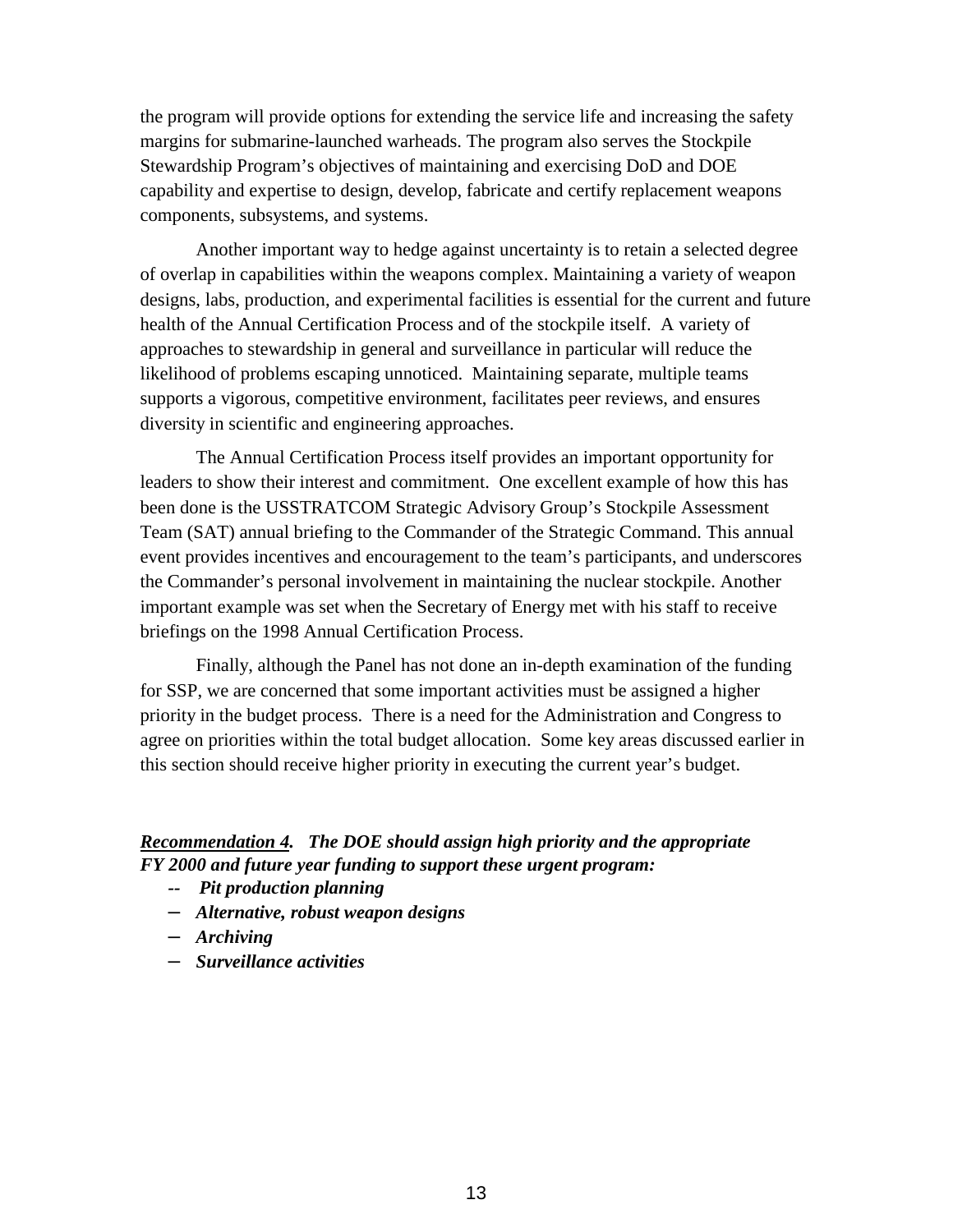# **III. FINDINGS AND RECOMMENDATIONS — THE ANNUAL CERTIFICATION PROCESS**

The Panel has reviewed certification documents, received briefings from the certification process participants, and observed some of the current year's deliberations. Laboratory and government officials and former weapon designers have engaged in forthright discussions with us concerning the present and future of certification and the Stockpile Stewardship Program. In addition, we drew on prior studies of the weapons complex and nuclear deterrence issues in order to place its review in context and to develop an understanding of how the Annual Certification Process can and should address its central purpose. That purpose is to support nuclear deterrence by sustaining confidence in the nuclear stockpile on the part of the stockpile stewards, the national leadership, and potential adversaries.

## **A. THE CURRENT PROCESS**

The Panel finds no reason to question the findings to date of the Annual Certification Process – the process appears to have met certification challenges. Today's Annual Certification Process, as described in Appendix A, is consistent with the nearterm stockpile stewardship strategy of maintaining existing weapons in conformance with their design specifications. To date, modifications made in the nuclear components of stockpile weapons have been within the range that can be assessed with available tools and methods, and no nuclear components have aged to the point where their physical properties are beyond the range of previous experience. Under these circumstances, weapons experts have been willing to certify weapons without resorting to additional testing.

It must be emphasized, however, that even in the relatively short period since the suspension of testing, concerns have already arisen and actions have been taken to change the design of weapons in the stockpile. If there were not a moratorium, nuclear tests would have been performed to confirm the validity of these actions. After careful review, the risks of making these changes without requiring a nuclear test were judged to be acceptable.

There are some important strengths in the execution of the current process. The laboratories, DOE, and DoD should be commended for their involvement and commitment to the process. It provides a focus and a sense of direction to the activities associated with the surveillance and maintenance of the stockpile. It has been effective also in bringing together the community, including the laboratories, as well as military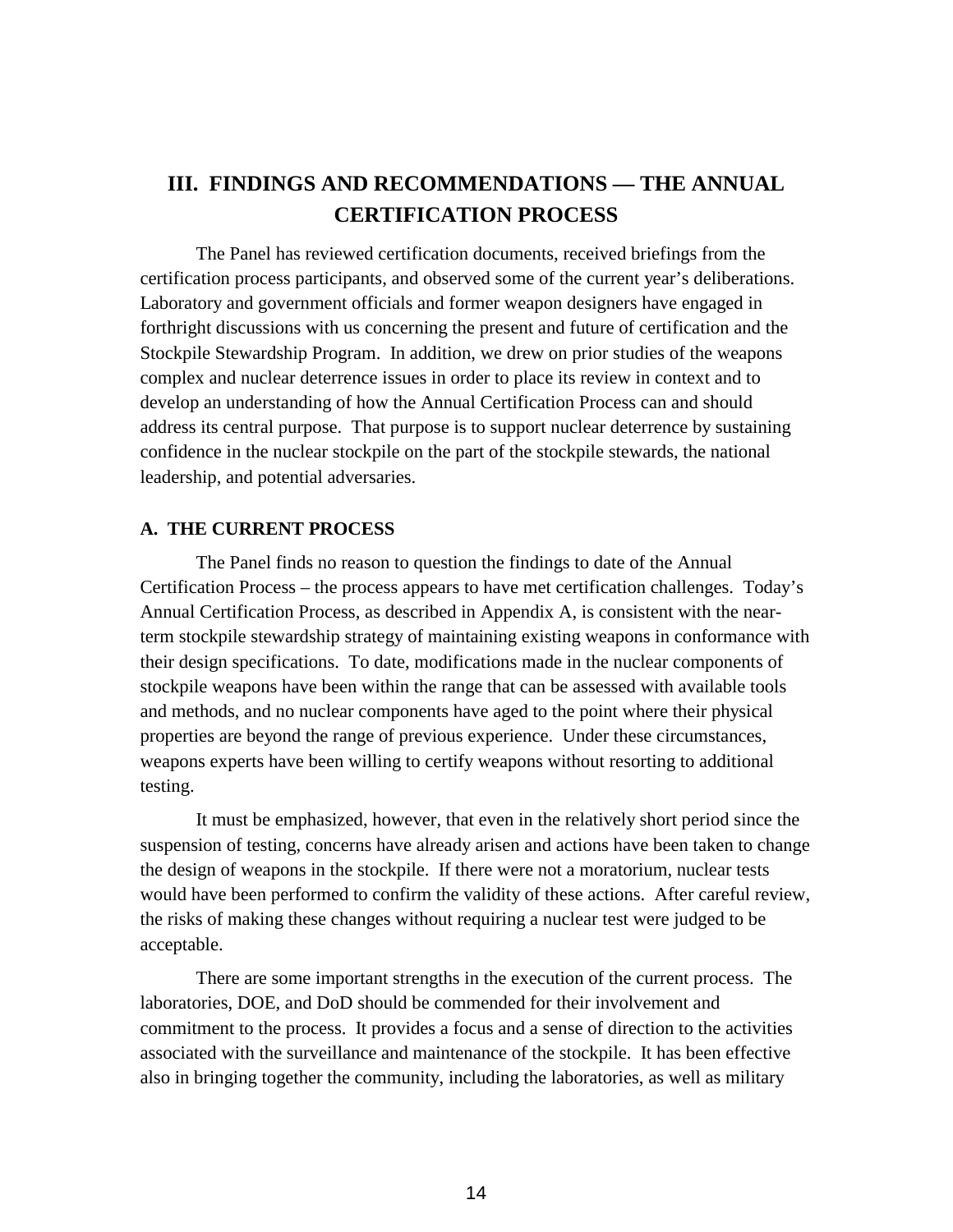and civilian officials from both DOE and DoD. Their participation has established a common understanding at the technical level of the status of the weapons stockpile.

The involvement of the Commander of the Strategic Command with the support of his Stockpile Assessment Team (SAT) is a valuable element of the process. Their participation provides an independent review of the work of the laboratories in assessing and certifying the stockpile. This group comprises senior individuals with strong backgrounds in the nuclear program; they ask tough questions and can interact effectively with the laboratory experts responsible for weapons certification.

It is encouraging to see that participants are looking ahead to understand and prepare for future certification challenges. These discussions provided context for the SAT's FY 1999 review, and began to lay the groundwork for the SAT to address future certification challenges. For example, in 1999 the SAT spent a full day with laboratory and government officials reviewing future certification issues and DOE programmatic thrust areas. Among the topics discussed were the Enhanced Surveillance Program, Plutonium aging studies, and DOE's programmatic "campaign" areas.

While the current process has strengths, it needs to be strengthened further and broadened. The next section presents our recommendations.

#### **B. LONG-TERM ADEQUACY OF THE ANNUAL CERTIFICATION PROCESS**

Many participants in the Annual Certification Process have observed that the real tests of its long-term viability will probably not occur for some time to come – perhaps a decade or even more as significant changes may occur in the nuclear components of the current stockpile of weapons. There is little doubt that the challenges to the Annual Certification Process will grow over time – and the process needs to be made ready to address them.

There are at least three concerns about future confidence.

First, nuclear weapons age. Many materials used in nuclear weapons change chemically over time. Of greatest concern is the subsystem that is essential to nuclear weapon performance, its "pit." Due to its radioactivity, the pit changes in both composition and structure as it ages, a change that is slow but inevitable. The functional lifetime of a pit is not known accurately, but eventually all of the pits in weapons that remain in the stockpile will need to be replaced. Certifying replacements for aging pits will present a difficult challenge, because the industrial base to manufacture pits was eliminated with the precipitous closure of the Rocky Flats facility with no plan to transition the capability elsewhere.

The second reason for diminishing confidence goes to the future stewards themselves. There is concern that, whatever scientific progress is made, certification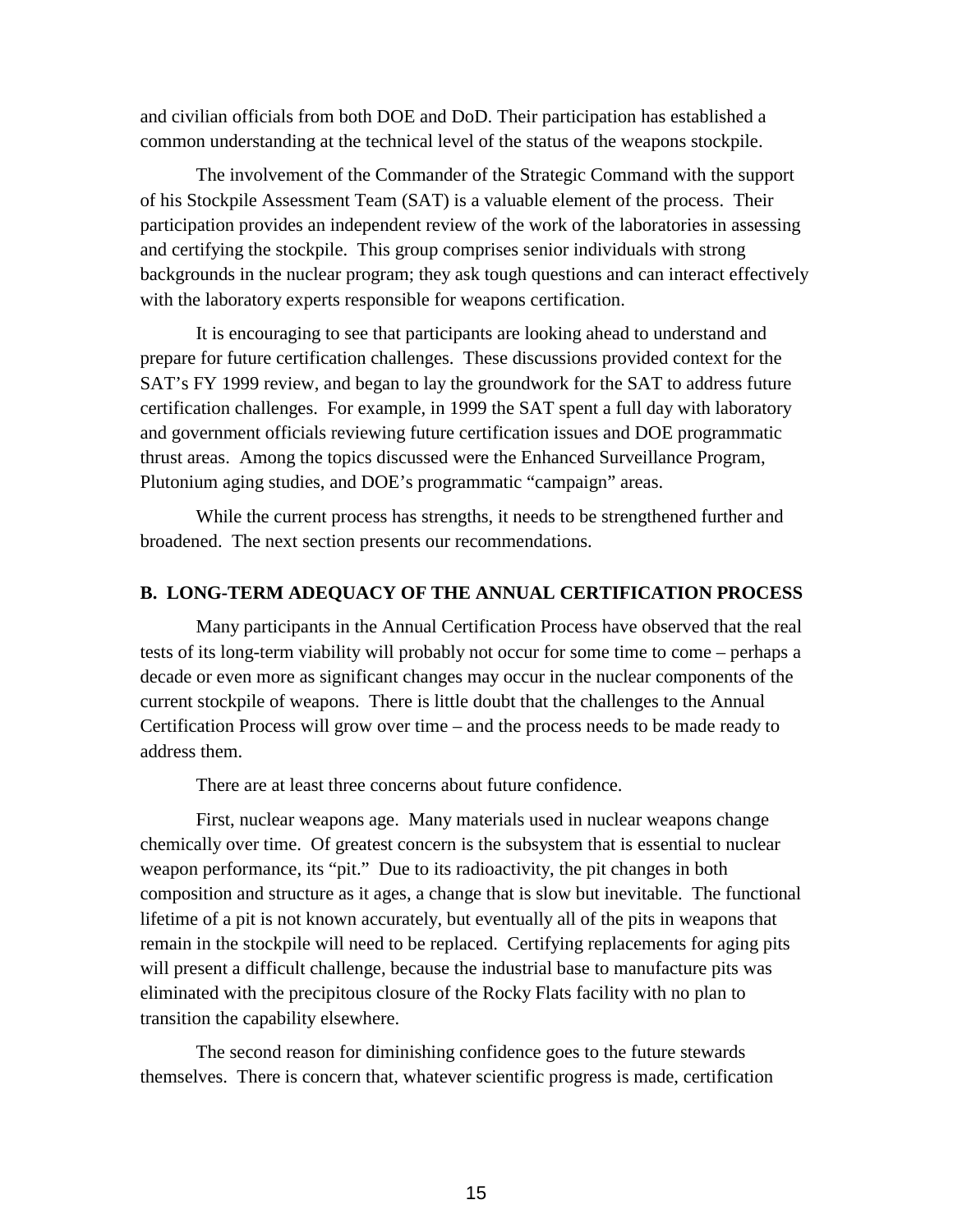challenges will also arise in transitioning leadership of the Annual Certification Process to future stewards. Certification methods will have to be adapted to assure the capabilities and experience of the new generation.

Third, there is always the possibility of "surprise." The surprise could be the emergence of a new threat technology or a military need that would require new capabilities to be added to the stockpile. It could also be the discovery of a previously undetected internal defect in a weapon system.

Given these challenges, the United States must remain ready to test nuclear weapons. Further, the Annual Certification Process must be capable of providing credible and compelling justification when and if the resumption of testing becomes essential. The needed changes to the Annual Certification Process are outlined in the following two sections.

#### **1. Strengthening Annual Certification**

As certification challenges grow, the Annual Certification Process will convey confidence only if national leaders are convinced that it aggressively seeks to identify and report problems with the stockpile. An "all's clear" report after a thorough scrubbing is the best that national leaders can hope for in ascertaining the safety and reliability of the stockpile. From their external perspective, they will want to know that experts have aggressively questioned the assumptions and conclusions of the stewards who are responsible for the day-to-day maintenance of the stockpile.

More incentives must be provided to aggressively seek problems and find solutions. If the goal is just to certify, then there is reason for concern that the process could, in the future, degenerate into a "looking-good" exercise, in which tough questions are not asked and risks are downplayed. Similarly, there must be no cost or penalty associated with delivering the "wrong" answer to the certification question from a political or other non-technical perspective. It must be clear to the assessors that the only criterion for correctness is the capability of the stockpile to meet military requirements without testing.

The needed changes in the Annual Certification Process are outlined here. Several specific aspects of the needed process are outlined in the following paragraphs.

*Recommendation 5. Strengthen the Annual Certification Process so that it (a) more aggressively searches for potential problems, and (b) ensures the acceptability of certifying or not certifying a weapon.*

– *Laboratory Directors must ensure adequate resources and incentives to find potential failure modes in the stockpile*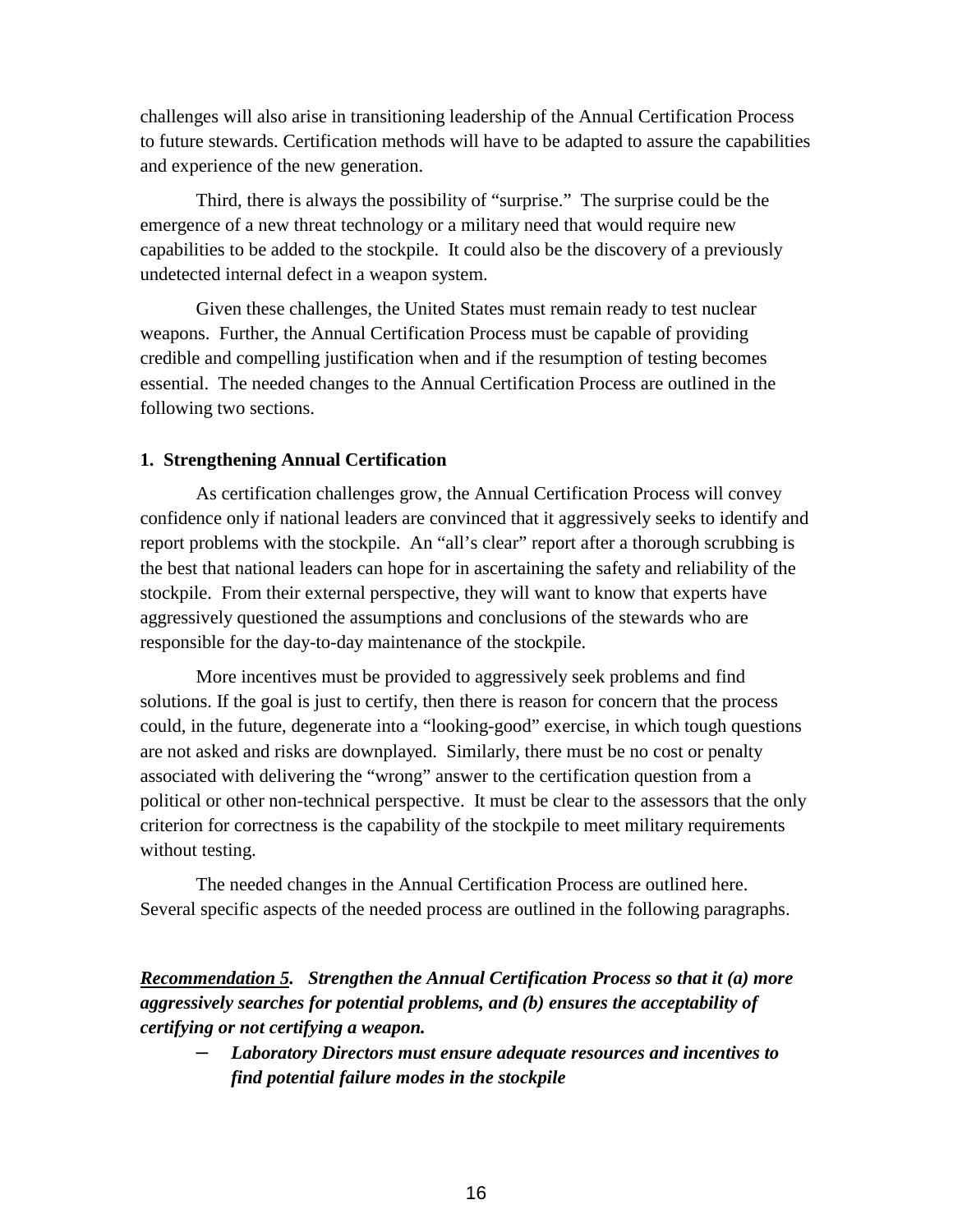- *Successful certification means accurate certification, not necessarily favorable certification*
- *The CINCSTRAT's Stockpile Assessment Team should be augmented with a small number of young experts in forensics, materials science, computing, and engineering*
- *The Navy and Air Force should ensure that each and every Project Officer Group responsible for their nuclear systems has highly capable, experienced staff assigned, and is provided with adequate resources*
- *Future certification reviews, reports, and letters should be classified.*

A stronger Annual Certification Process must be intensely focused on technical assessments that could result in either the certification or non-certification of a weapon on purely technical grounds. We have explored the possibility of setting forth a more quantitative analytic basis for certification decisions. We are encouraged by the fact that the laboratories have undertaken efforts to formulate such criteria. Nevertheless, expert judgment is, and will remain, an essential component of the Annual Certification Process. It is essential that non-technical or political issues, however important, not burden the subjective judgments of the experts. Those must be the exclusive provinces of the national leadership. In order to make their judgments, the political leaders must be sure that the technical judgments are just that: technical. Associated risks must be appropriately and accurately conveyed.

One area of concern is that the same detailed work underpins the certification reviews performed by the Secretary of Energy, the Nuclear Weapons Council, and STRATCOM. There is no detailed review of this work above the level of the military Services' Project Officer's Groups (POGs). In general, we believe a more thorough review of the technical basis for the Annual Certification Process is needed, and we will investigate options in our upcoming reports.

Among the Project Officer's Groups, there are differences in approach and in levels of expertise. The Panel is concerned that not all of the POGs responsible for total system performance meet the same standard for competence and experience, as do the best of them. The lack of experience within a POG sometimes weakens its role as an independent reviewer representing the military users' perspectives. The Panel believes the Air Force, in particular, should take steps to strengthen the POGs responsible for its weapons.

The Annual Certification Process also needs a greater degree of peer review and other independent assessments. Reviews provide a surrogate for the challenges to assumptions — and the risk of failure — which had been provided by nuclear testing. Fortunately, in maintaining Los Alamos and Lawrence Livermore as independent design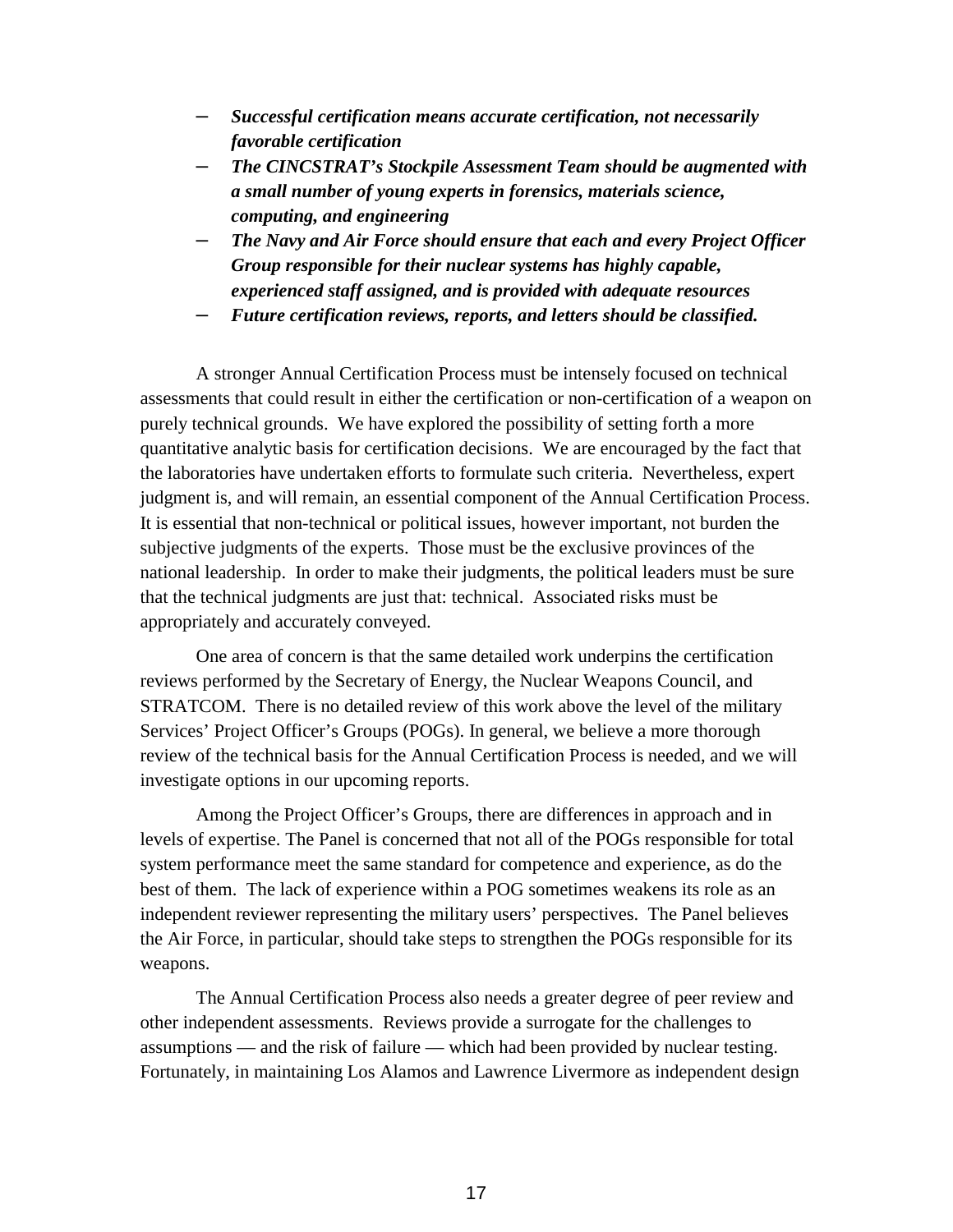laboratories there already exists an environment where meaningful peer review can take place. Competition in the marketplace of scientific ideas is just as surely beneficial to the outcome as it is in the economic marketplace. For these benefits to be realized, a balancing of cooperation and competition is essential. This presents significant challenges to the DOE leadership, given the natural (and intended) internal tensions.

The Panel will also examine ways to ensure the same creative tension is sustained for the non-nuclear work performed by Sandia National Laboratories. Sandia systems need to be scrubbed as thoroughly as the nuclear laboratories' components, but without a sister laboratory, Sandia lacks the same kind of peer review as is provided for nuclear components. In addition, a weapon system cannot be examined only component by component; the integration of components and subsystems must be thoroughly scrutinized as well.

The STRATCOM Stockpile Assessment Team can play a stronger role in its independent review of the Annual Certification Process. We believe the team should begin to shape its approach for addressing the future challenges of annual certification. This presents an opportunity to begin to draw on a broader range of experts, and to bring younger scientists and engineers into the community, in order to introduce new perspectives and to challenge accepted practice and assumptions. The SAT should begin to enlist a small number of promising young experts in forensics, materials science, computing, and engineering to learn about and address Stockpile Stewardship issues.

Finally, it is also necessary to attend to unintentional aspects of the process that may create disincentives for reporting problems. One such example is the classification level of the certification documents. To date, all such documents have been provided through the Executive Branch, and by the President to Congress, at a level of classification consistent with their findings that no underground testing is required at this time. Had the findings been negative, a higher classification would have been required. This could, in the future, create a disincentive to report "bad news;" such disincentives need to be removed from the process.

#### **2. Broadening Annual Certification**

The Panel proposes a straightforward way to look at the intent and necessary scope of annual certification: it is to convey the information needed to instill confidence in the nation's nuclear deterrence capability. It is insufficient for that confidence – or lack thereof – to reside only with the weapons experts at the national laboratories; confidence needs to be instilled in the national leadership. In order for the stockpile to be the intended deterrent, possible adversaries must also believe the threat is credible. The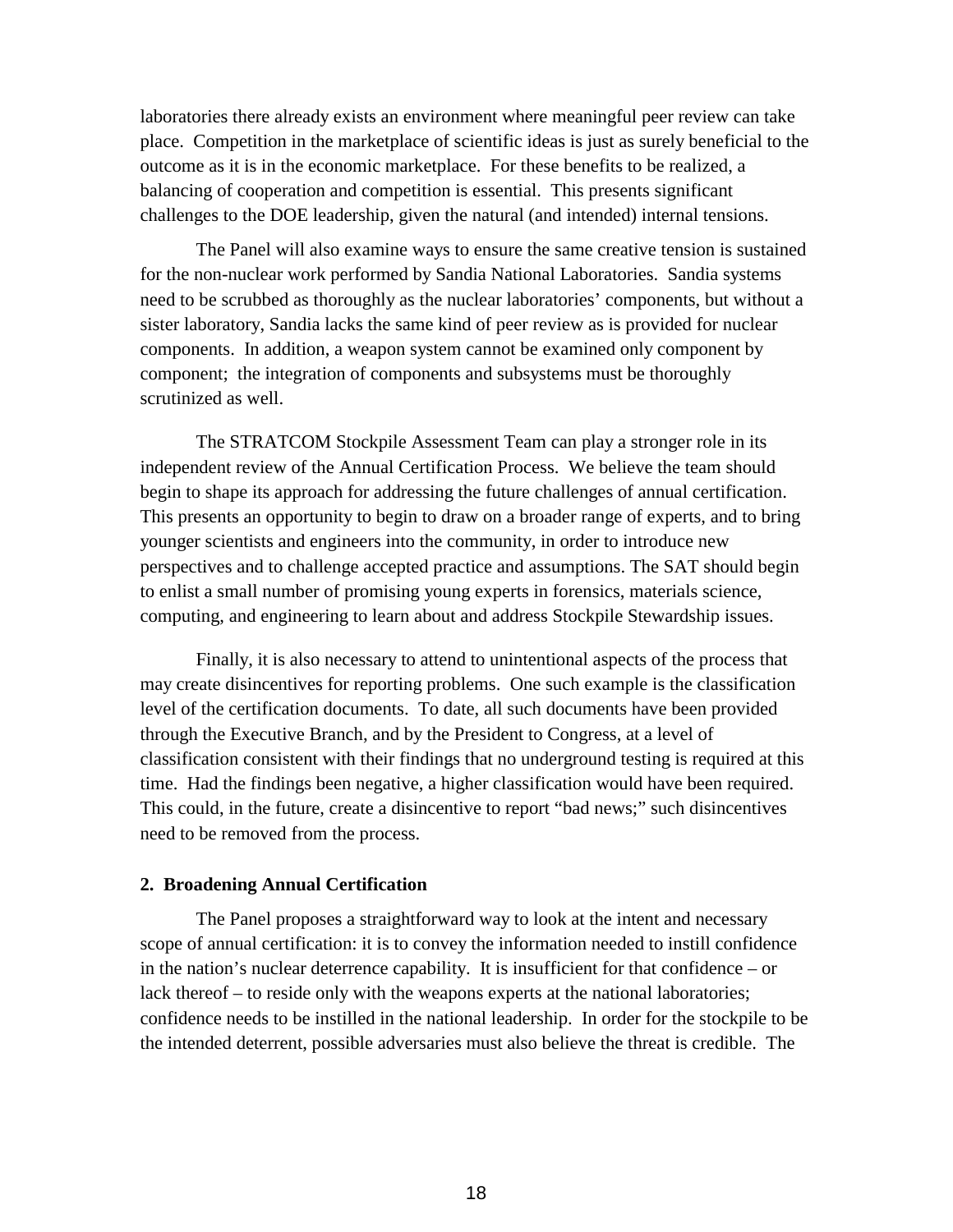certification of confidence must convince the national leadership that everything necessary is in place to find and fix problems in the stockpile.

The current guidance for annual certification is too narrow to meet this broad requirement. Certification today focuses primarily on a snapshot review of the safety and reliability of individual weapons, and therefore does not address all of the elements of confidence. The Process needs to place more emphasis on reviewing more strategic issues for maintaining confidence in the stockpile. This requires that the process be expanded in a several ways.

*Recommendation 6. Expand the Annual Certification Process to convey confidence in three dimensions:*

- *The adequacy of people, tools, and methods for assessing future stockpile problems that may be outside the US nuclear test experience*
- *The capability of the weapons production and other facilities needed for identifying, assessing, and fixing problems*
- *The readiness of the complex to resume testing, if required, including testreadiness plans that identify the weapons that would be tested, the instrumentation, and an assessment of the potential value of such tests*

In the coming year, the Panel will explore mechanisms for conveying confidence in each of these areas. In effect, the annual certification report would be expanded to a report on confidence. It may be appropriate to address these issues in closely linked processes, and then to consolidate the findings in a report to the national leadership.

In the first area, we believe work must begin now to lay the groundwork for certifying changes to the stockpile. There already are processes and procedures in place for evaluating and approving recommended changes to the weapons in the stockpile. These procedures will need to be reinforced to handle future challenges, and they need to be integrated with the Annual Certification Process. In particular, technical criteria and review protocols should be elucidated on an *a priori* basis as to what changes can be made to the stockpile without recourse to testing. These criteria should be safeguarded and enforced by a standing panel operating within the weapons complex.

One approach that merits serious study is the use of first rate, test-experienced designers for review of proposed weapons changes. There are now possibly 150 testexperienced US designers, most of whom are retired. By 2020 there will probably be about fifty surviving, test-experienced designers. A corps of former designers with test experience should be formed and a formal seminar established to review advancements in weapon physics. The seminar would have three purposes: a broadening of the on going weapon research effort; keeping the former designers current on weapon subjects; and the benefit of exchange between new generations of stewards and experienced elders for an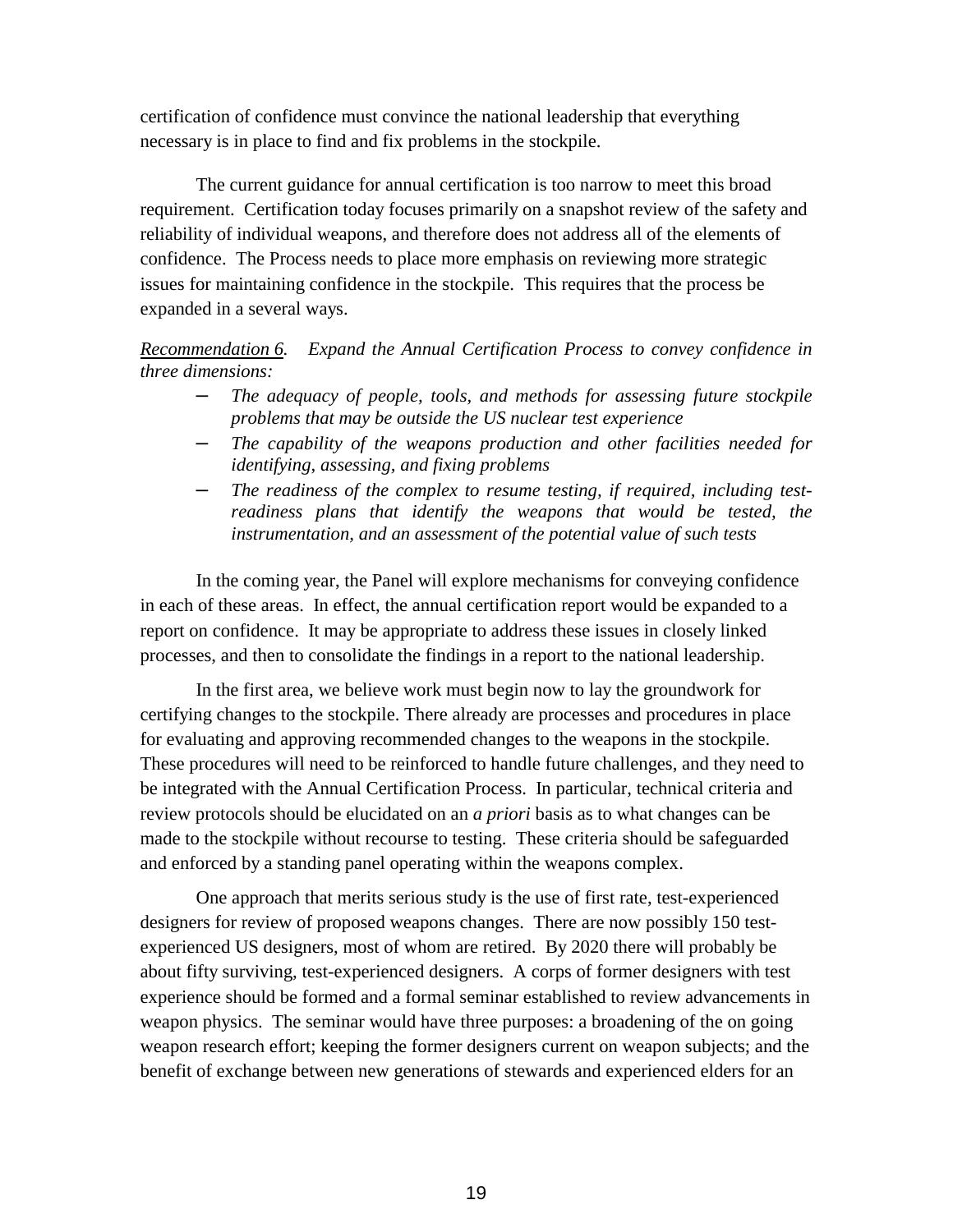extended period. A few of the top members of the corps could be used as reviewers of proposed changes in weapons.

Second, as emphasized in Section II, confidence in the stockpile hinges on the health and capability of the weapons complex. We can only be confident in the stockpile if we know that the complex is capable of fixing the inevitable problems that will arise in the weapons. Therefore, we will explore ways to incorporate an assessment of the complex into the Annual Certification Process.

Third, the Department of Energy's Test Readiness Report should be expanded. We are encouraged to learn that plans, resources, and staff are in place to maintain test readiness at the Nevada Test Site. Such infrastructure readiness should be augmented, however, with the development of scenarios and assessments examining the specific tests that would be performed if testing were to resume. Technical questions also should be addressed, such as how recent rapid advances in instrumentation technology can be leveraged to get more science out of underground tests. Test readiness also plays an important role in the Annual Certification Process. Having specific plans for testing can help rationalize the question of whether to test in a given circumstance by realistically appraising the relative benefits of alternate approaches.

Finally, the Panel supports the recommendation of the Defense Science Board on Nuclear Deterrence that a process be established for assessing whether the composition of the stockpile continues to meet deterrence requirements. Twenty to forty years from now, it is hard to imagine that the weapon designs of the cold war will continue to provide the best deterrent capability. The Nation requires a process that looks beyond assessing the existing weapons, to ask the broader question of whether we have the right stockpile to meet future needs.

Instituting this process is consistent with the broad intent of the President's requirement that the US maintain our nuclear deterrence capability. The emphasis since his August 1995 pronouncement has been almost exclusively on the technical aspects of the existing stockpile reliability and safety. In order to truly address deterrence and the supreme national interest, a rigorous and systematic parallel process needs to be put in place, involving the appropriate agencies, to examine what the appropriate nuclear stockpile for deterrence should include.

#### **C. ADEQUACY OF CRITERIA FOR SCIENCE-BASED TOOLS**

DOE is in the process of developing its proposed criteria, which the Panel will assess in next year's report.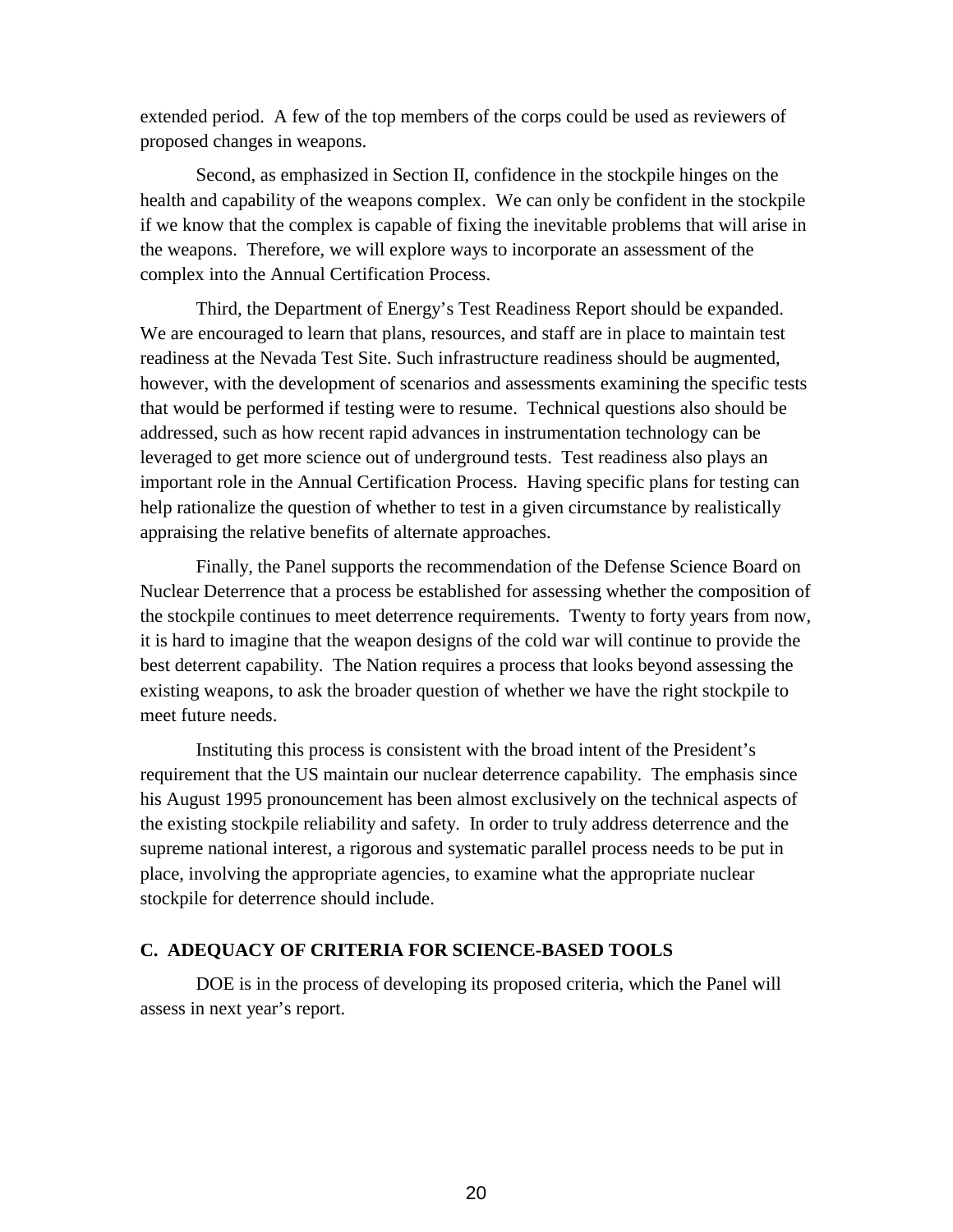## **IV. IMPLEMENTATION**

We limit our recommendations in this initial report to those that we are confident are essential, urgent, and unambiguous. Recommendations requiring further study are deferred to future reports. In this section, we wish to call our recommendations to the attention of those whom we believe are best able to address them. Implementation of our recommendations will be a central concern over the balance of our Commission.

## **To the Secretary of Energy:**

*Recommendation 1: Immediately begin the conceptual design phase of a pit production facility adequate to meet national security needs.*

Plutonium parts have a finite but unknown lifetime. Work on this problem is ongoing, but was too long in getting started and the pace remains too slow.

## **To the Laboratory and Production Complex Directors:**

*Recommendation 2: Accelerate efforts to understand and preserve test, development, and production data and insights.*

So far most of this activity has proceeded largely as a support activity or to answer specific, immediate questions. It needs to be a focussed activity and proceed on its own merits. Emphasis should to be on long-term needs. The volatile test legacy data, production data, and surveillance and forensic data are of particular concern. This issue has long-term implications but is of immediate concern due to the volatility of the information and the institutional memory needed for their preservation.

## **To the Secretaries of Defense and Energy:**

*Recommendation 3: To hedge against future uncertainties, the Stockpile Stewardship Program should include the ability to replicate or design replacement nuclear weapons, for our most critical nuclear systems, that will*

- *Have a long shelf life*
- *Be at least as safe as current weapons*
- *Provide a high degree of confidence that the weapons are acceptably reliable without full scale nuclear testing*
- *Be manufacturable*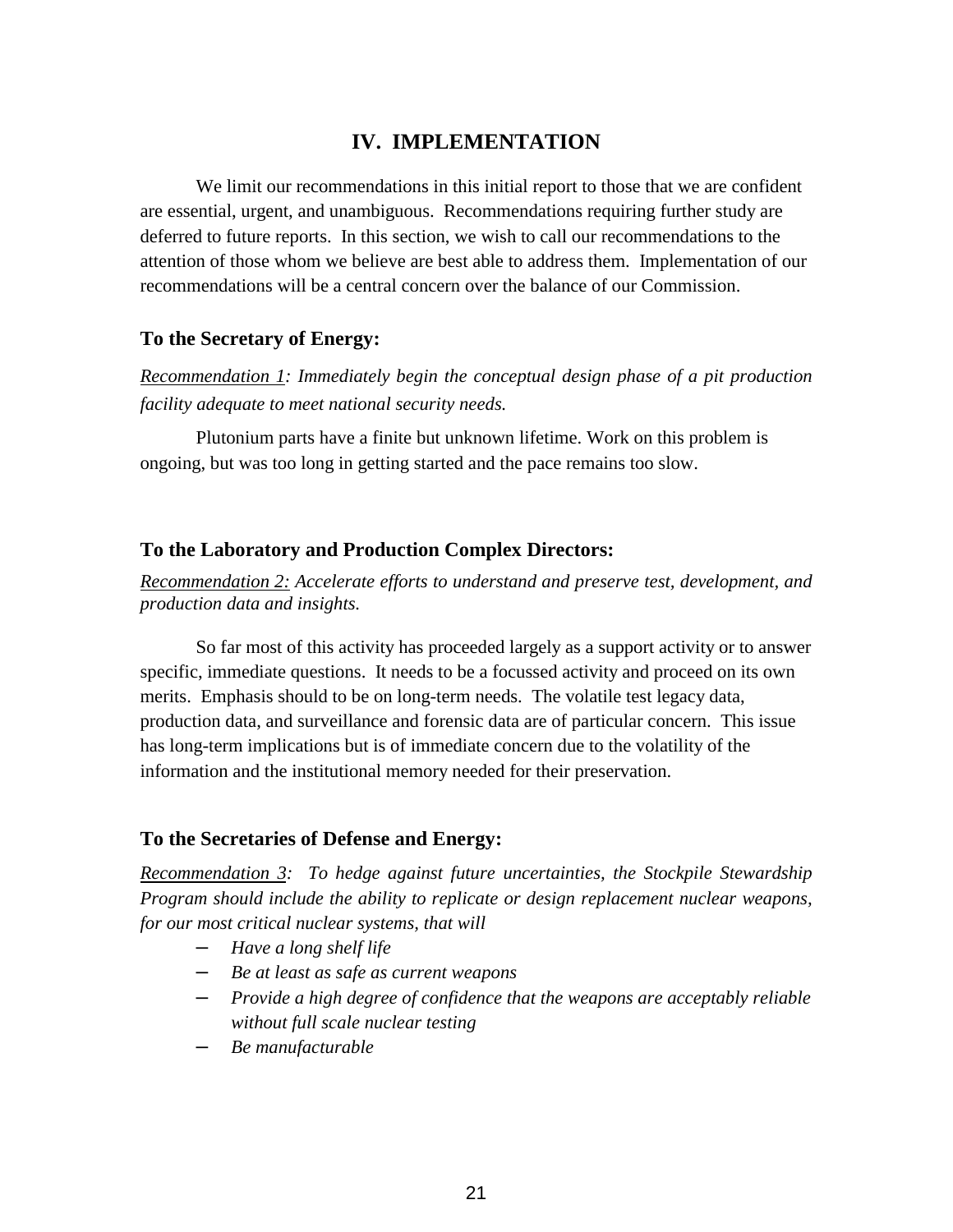*Recommendation 4. Assign high priority and the appropriate FY 2000 and future year funding to support these urgent program:*

- *Pit production planning*
- *Alternative, robust weapon designs*
- *Archiving*
- *Surveillance activities*

*Recommendation 5. Strengthen the Annual Certification Process so that it (a) more aggressively searches for potential problems, and (b) ensures the acceptability of certifying or not certifying a weapon.*

- *Laboratory Directors must ensure adequate resources and incentives to find potential failure modes in the stockpile*
- *Successful certification means accurate certification, not necessarily favorable certification*
- *The CINCSTRAT's Stockpile Assessment Team should be augmented with a small number of young experts in forensics, materials science, computing, and engineering*
- *The Navy and Air Force should ensure that each and every Project Officer Group responsible for their nuclear systems has highly capable, experienced staff assigned, and is provided with adequate resources*
- *Future certification reviews, reports, and letters should be classified.*

The goal of the process needs to be technical evaluation, unencumbered by political or other non-technical considerations. The motivation driving certification needs to be to find the problems, and appropriate incentives to do so are needed. Successful certification means correct certification, not favorable certification. The free flow of information must be guaranteed, and not be inhibited by the need to convey certification results in unclassified formats.

*Recommendation 6. Expand the Annual Certification Process to convey confidence in three dimensions:*

- *The adequacy of people, tools, and methods for assessing future stockpile problems that may be outside the US nuclear test experience*
- *The capability of the weapons production and other facilities needed for identifying, assessing, and fixing problems*
- *The readiness of the complex to resume testing, if required, including testreadiness plans that identify the weapons that would be tested, the instrumentation, and an assessment of the potential value of such tests*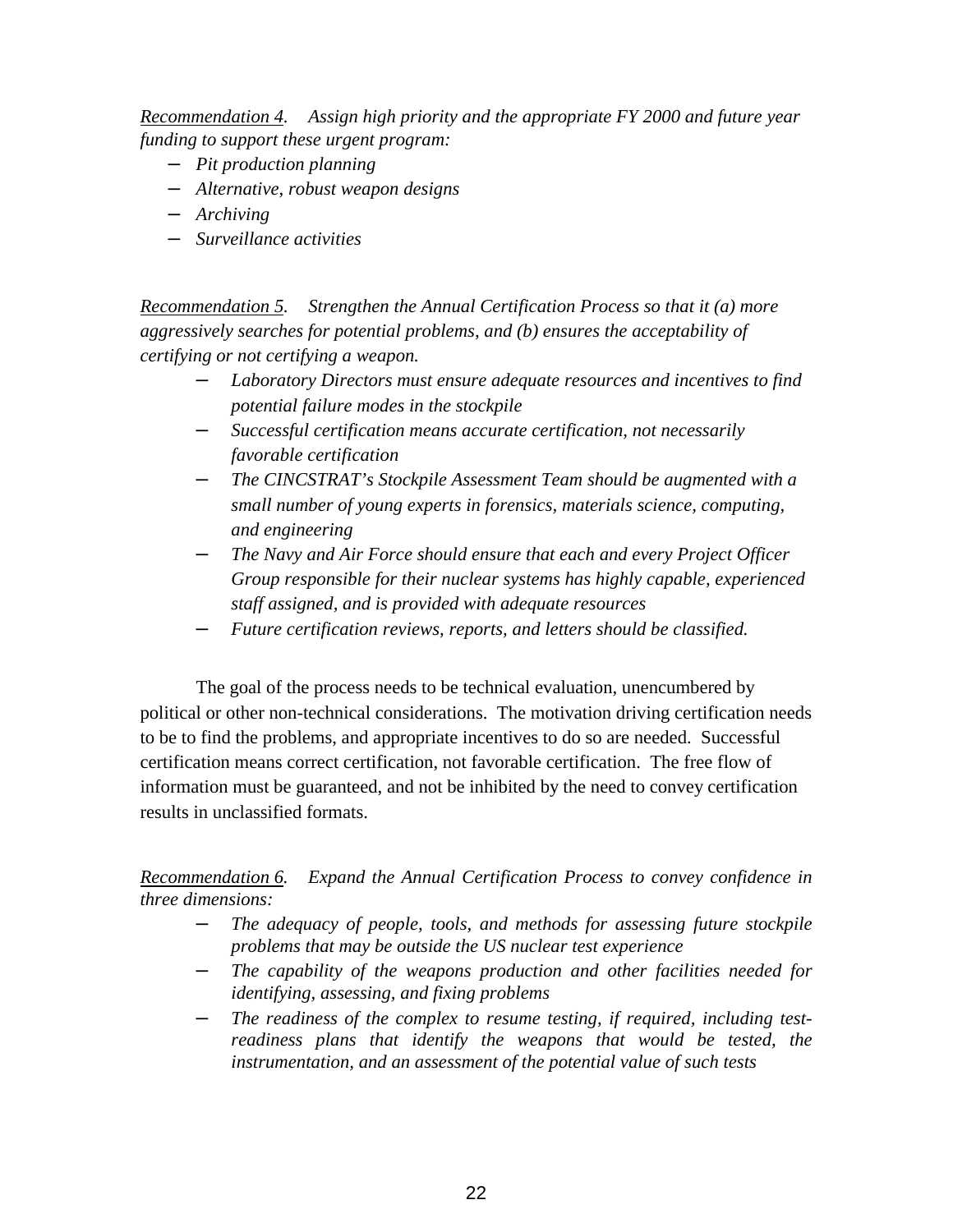Sustaining confidence requires more than the narrow technical declaration that there are no known problems that require testing during the upcoming year at this point. The full range of concerns that impact confidence should be addressed in some fashion in the annual certification report. The report in essence would become an assessment of the state of confidence in the capabilities supporting deterrence.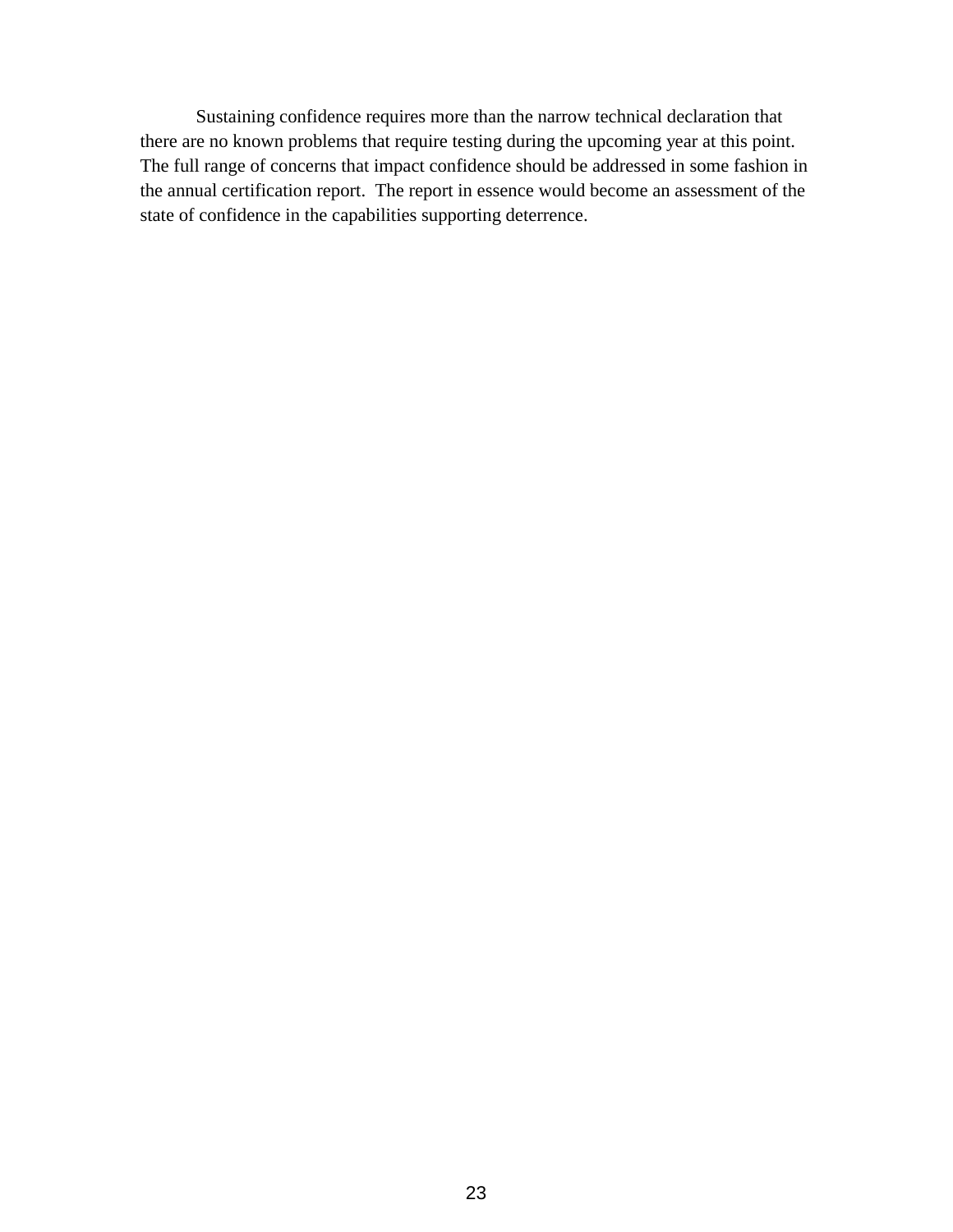# **IV. PLANNED ACTIVITIES**

In this year's report, the Panel has identified a number of concerns and a few recommendations. We intend to track and assess how our concerns regarding the pillars of certification are attended to. We will continue our engagement with the laboratories, as well as visit the production facilities. We will look for progress in:

- Attracting, retaining, and training the next generation of stewards. We will in particular attend to the implementation of the recommendations of the Chiles Commission.
- Meeting facilities requirements for production, research, development, and surveillance. Special focus will be placed on our recommendations for reestablishing plutonium pit production capabilities.
- Enhancing the base of knowledge through data archiving, revalidation, and the verification and validation of computer codes.
- **Implementing effective and integrated management processes, which enhance** the mission focus throughout the weapons complex.
- **•** Demonstrations of commitment to sustaining nuclear deterrence from the national leadership.
- Support for a robust stewardship program. We will pay particular attention to the Campaigns and Metrics Project, and begin examination of funding requirements and resources.

The Panel will also continue to focus on implementation of the needed transformation in the Annual Certification Process. We will look for progress in:

- **Transforming the Annual Certification Process to aggressively seek out and** report problems in the stockpile through such mechanisms as incentives, competitive processes within the complex, and external reviews by the military customers.
- Strengthening the process for configuration management, to include the understanding and management of changes in weapon requirements and designs

Finally, we will review and report on the development of programmatic criteria.

The Panel will provide interim reports as events dictate.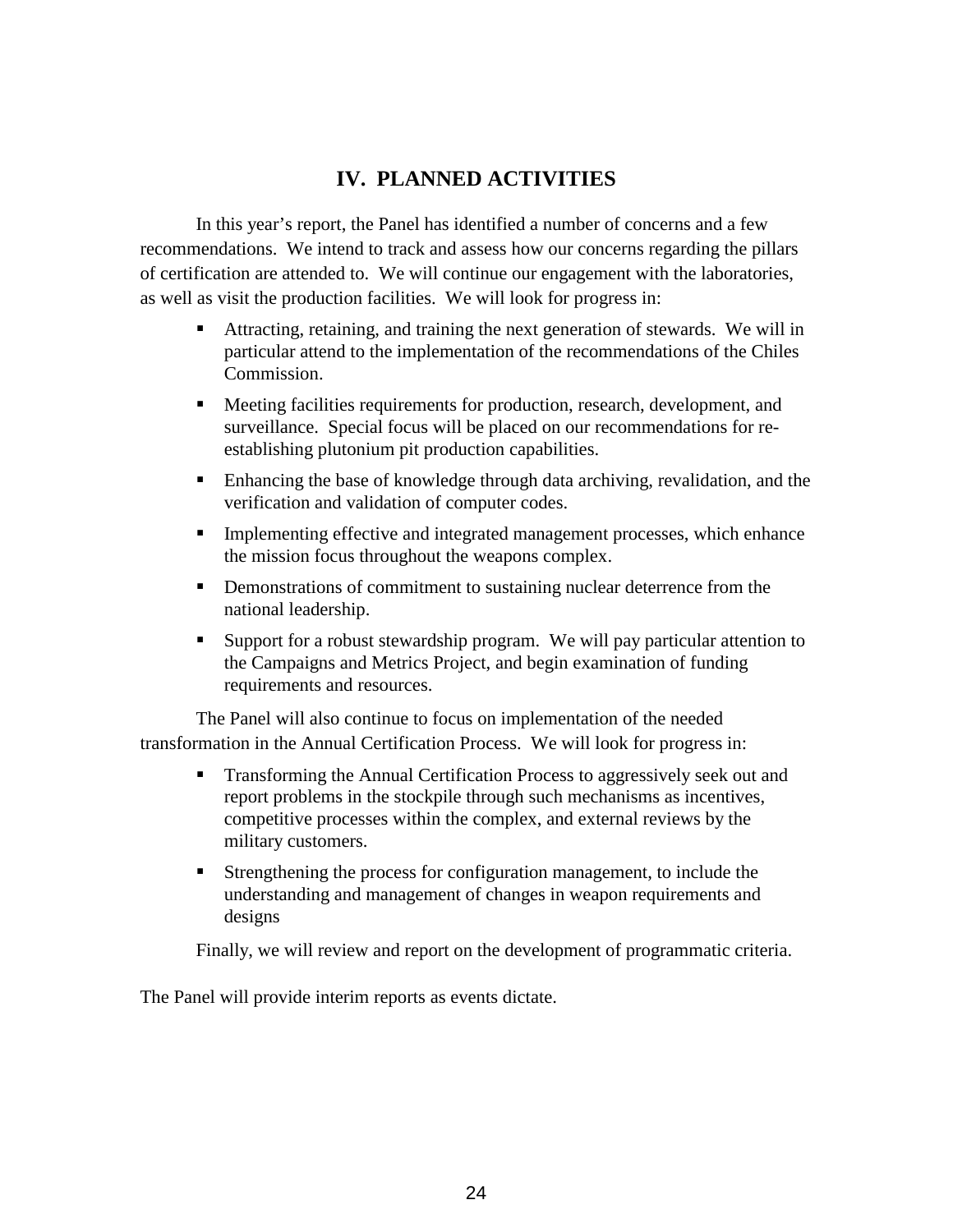# **APPENDIX A: THE STOCKPILE STEWARDSHIP PROGRAM AND THE ANNUAL CERTIFICATION PROCESS**

#### **Background**

The United States conducted its most recent underground nuclear test in September 1992. In October 1992 President Bush signed the FY 1993 Energy and Water Appropriations Bill, which instituted a nine-month moratorium on nuclear testing and required the President to take steps towards achieving a multilateral ban on all underground nuclear weapons tests by 30 September 1996. There has been a unilateral U.S. test moratorium since October 1992.

In July 1993, President Clinton announced that he would continue the moratorium, while seeking agreement on a "zero-yield" international treaty to ban the testing of nuclear weapons. Two years later (August 11, 1995), he declared support for negotiation of the Comprehensive Test Ban Treaty (CTBT). In that statement, he called for specific safeguards that would define the conditions under which the U.S. would enter into the Treaty.

Negotiations on a CTBT began in January 1994 at the Conference on Disarmament. A draft agreement was concluded and opened for signature in September 1996. President Clinton signed the CTBT on September 24, 1996 and forwarded it to the Senate for advice and consent on September 22, 1997. By unanimous consent, the CTBT was brought to the floor of the Senate for debate and vote on October 8th, 12th, and 13th, 1999. Requiring a two-thirds majority for ratification, the Treaty failed to be ratified on October 13th (48 yeas, 51 nays, one member answering 'present'). The administration has apprised foreign governments that it intends to continue to seek ratification for the CTBT, and that it will abide by the Treaty's provisions. Four of the CTBT safeguards (A, B, C, and F, which are shown in italics in Table A-1) directly bear on the stockpile stewardship program and the annual certification process.

#### **A. STOCKPILE STEWARDSHIP**

The Stockpile Stewardship Program is the centerpiece of the Department of Energy's programmatic initiative to sustain confidence in the nuclear stockpile without underground testing. It includes:

- Operations associated with manufacturing, maintaining, refurbishing, surveilling, and dismantling the nuclear weapons stockpile;
- The activities associated with the research, design, development, simulation, modeling, and nonnuclear testing of nuclear weapons;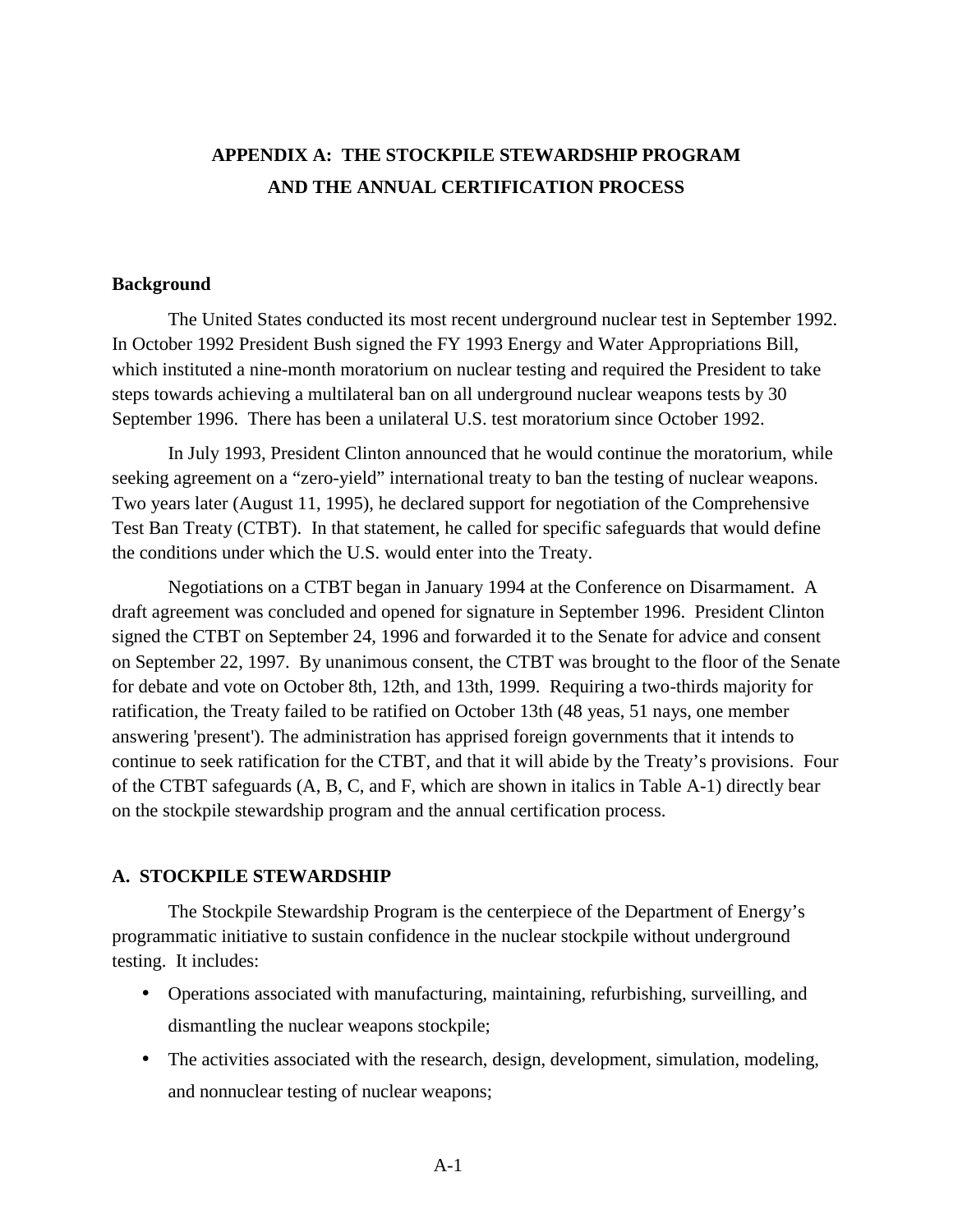• The planning, assessment and certification of nuclear safety.<sup>1</sup>

## **Table A-1. CTBT Safeguards**

*Safeguard A: The conduct of a Science-Based Stockpile Stewardship Program to ensure a high level of confidence in the safety and reliability of nuclear weapons in the active stockpile, including the conduct of a broad range of effective and continuing experimental programs.*

*Safeguard B: The maintenance of modern nuclear laboratory facilities and programs in theoretical and exploratory nuclear technology which will attract, retain, and ensure the continued application of our human scientific resources to those programs on which continued progress in nuclear technology depends.*

*Safeguard C: The maintenance of the basic capability to resume nuclear test activities prohibited by the CTBT should the United States cease to be bound to adhere to this Treaty.*

Safeguard D: Continuation of a comprehensive research and development program to improve our treaty monitoring capabilities and operations.

Safeguard E: The continuing development of a broad range of intelligence gathering and analytical capabilities and operations to ensure accurate and comprehensible information on worldwide nuclear arsenals, nuclear weapons development programs, and related nuclear programs.

*Safeguard F: The understanding that if the President of the United States is informed by the Secretary of Defense and the Secretary of Energy (DOE)--advised by the Nuclear Weapons Council, the Directors of the DOE's nuclear weapons laboratories and the Commander of the U.S. Strategic Command--that a high level of confidence in the safety or reliability of a nuclear weapon type which the two Secretaries consider to be critical to our nuclear deterrent could no longer be certified, the President, in consultation with Congress, would be prepared to withdraw from the CTBT under the standard "supreme national interests" clause in order to conduct whatever testing might be required.*

Essential to stockpile stewardship is a set of non-nuclear experiments and enhanced computational tools that will provide a better understanding of the critical phases of nuclear weapon detonation, fission, and fusion. The resulting tools and methods are intended to assess the weapons in the stockpile, and to fix problems that arise. The knowledge gained will augment the body of knowledge carried forward from the development and testing of current weapons to provide a stronger scientific and engineering basis for assessing the performance of weapons. The program will also help to challenge and train new generations of stockpile stewards.

Recently the Department of Energy refocused stewardship by adopting a new organizing framework based on "Campaigns." These are summarized in Table A-2.

## **Table A-2. Stockpile Stewardship Campaigns**

 $\overline{a}$ 

<sup>&</sup>lt;sup>1</sup> Fiscal Year 2000 Stockpile Stewardship Plan Executive Overview, March 1999, U.S. Department of Energy, Office of Defense Programs, p. 3.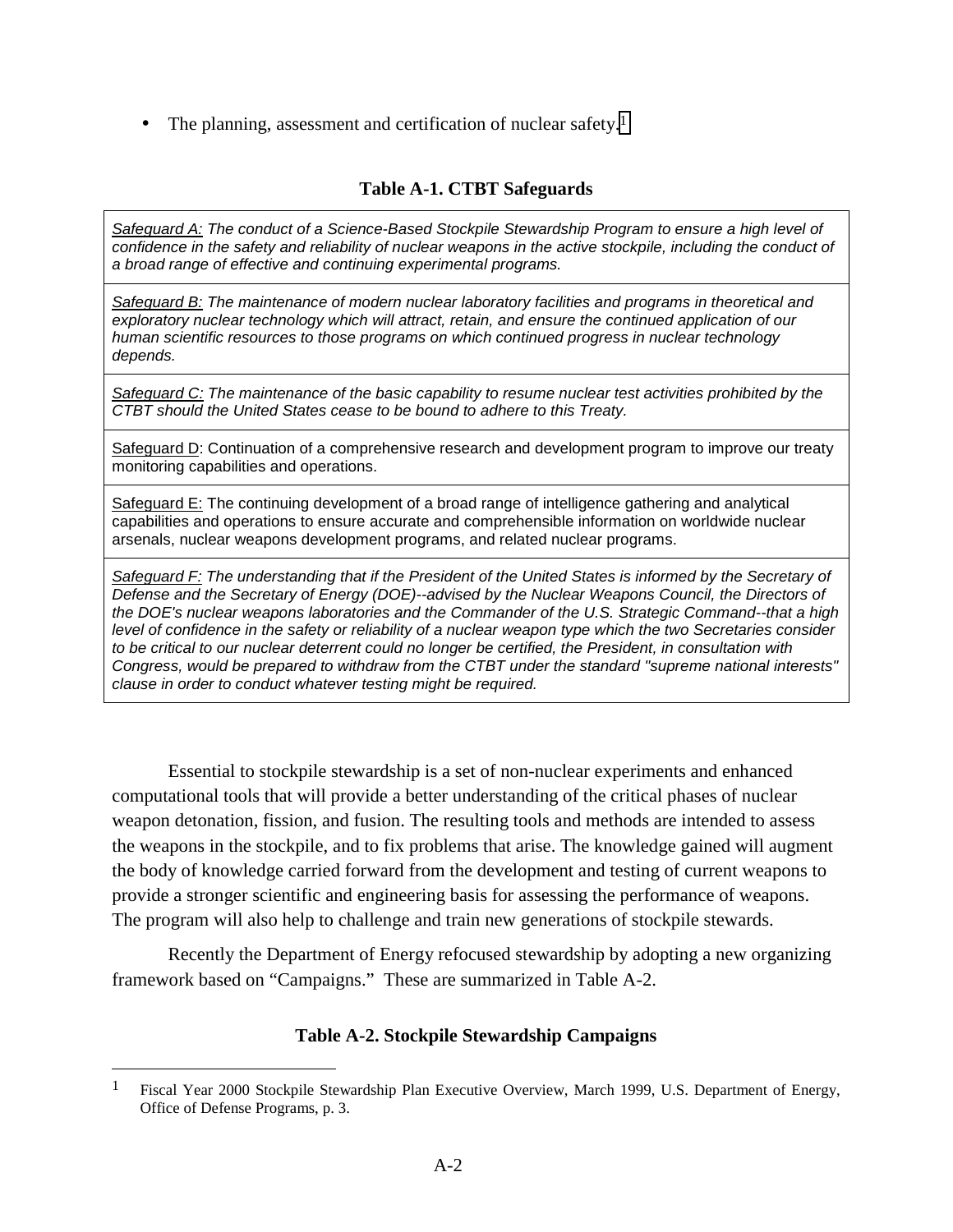| <b>Primary Certification 2005</b>            | <b>Enhanced Surveillance</b>          |
|----------------------------------------------|---------------------------------------|
| <b>Dynamic Materials Properties</b>          | <b>Advanced Design and Production</b> |
| <b>Advanced Radiography</b>                  | Technologies (ADAPT)                  |
| Secondary Certification and Nuclear-System   | Defense Applications and Modeling     |
| "Margins 2005"                               | <b>Pit Readiness</b>                  |
| Inertial Confinement Fusion (ICF) Ignition & | <b>Secondary Readiness</b>            |
| High Yield                                   | <b>HE/Assembly Readiness</b>          |
| Certification in Hostile Environments        | Non-nuclear Readiness                 |
| <b>Enhanced Surety</b>                       | <b>Tritium Readiness</b>              |
| Weapon System Engineering Certification      | <b>Material Readiness</b>             |
|                                              |                                       |

Campaigns are intended to develop enabling product(s) to support stockpile certification and manufacturing activities. Campaigns, along with Directed Stockpile Work and Readiness in Technical Base and Facilities, comprise the overall program for stockpile stewardship. Directed Stockpile Work includes activities that directly support the maintenance, surveillance, refurbishment, product engineering, and certification of today's weapons stockpile. The Technical Base and Facilities Readiness component provides needed focus on the facilities and other physical infrastructure of the weapons complex.

The current proposed set of Campaigns is intended to develop capabilities that will be available by 2005.

The Panel has not yet assessed the Campaigns in detail, but the concept appears to provide a useful organizing framework. We are encouraged that several of the Campaigns focus explicitly on future certification challenges. We will review the implementation of the Campaign approach, and will consider how this new framework contributes to sustaining confidence in the stockpile.

## **B. THE ANNUAL CERTIFICATION PROCESS**

The Annual Certification Process derives from the safeguard provision outlining the conditions under which the U.S. would return to nuclear testing. This process has direct relevance for Safeguard F -- The understanding that if the President is informed by the Secretary of Defense and the Secretary of Energy (DOE)--advised by the Nuclear Weapons Council, the Directors of the DOE's nuclear weapons laboratories and the Commander of the U.S. Strategic Command--that a high level of confidence in the safety or reliability of a nuclear weapon type which the two Secretaries consider to be critical to our nuclear deterrent could no longer be certified, the President, in consultation with Congress, would be prepared to withdraw from the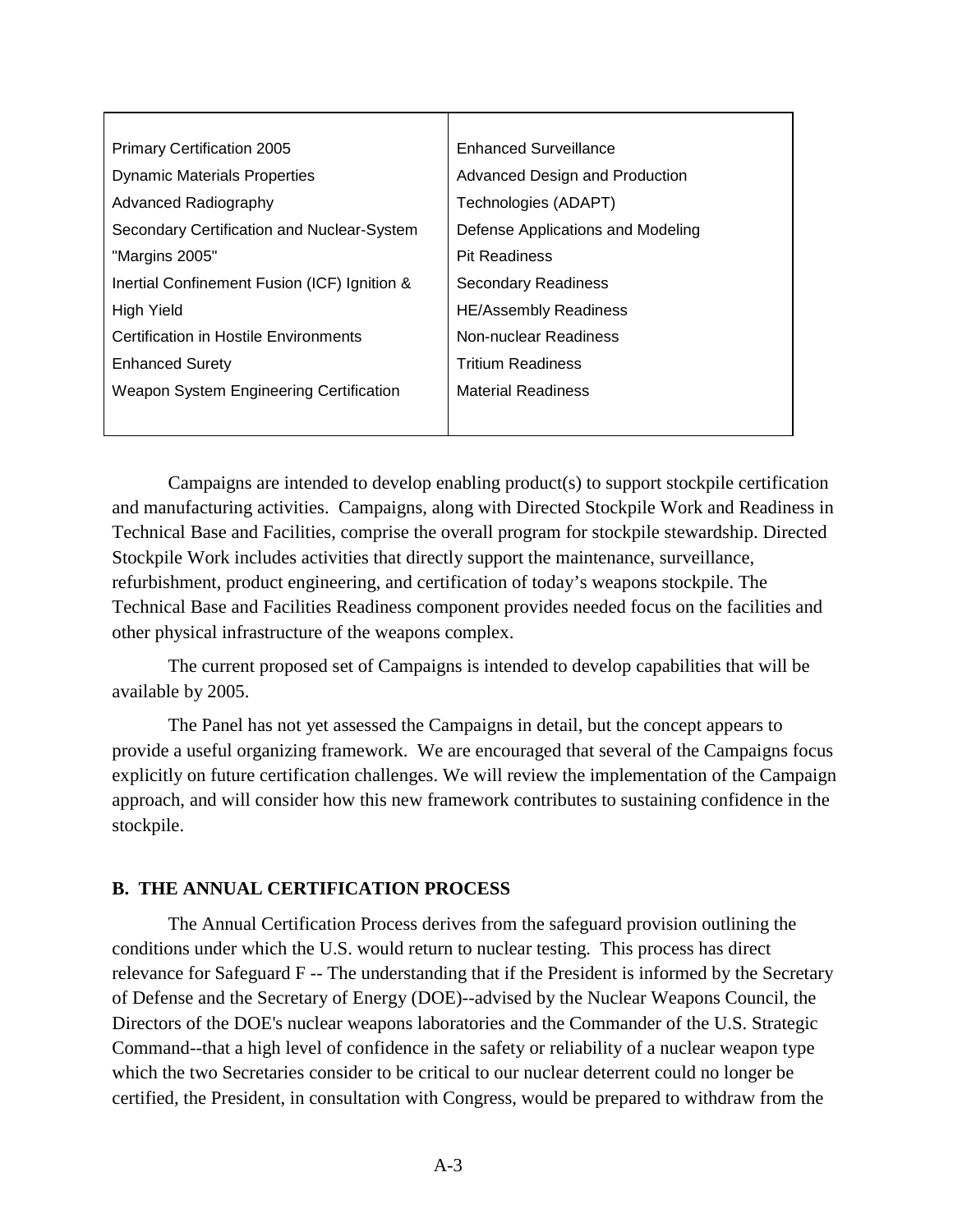CTBT under the standard "supreme national interests" clause in order to conduct whatever testing might be required.

The reporting chain to the President established in Safeguard F provides the framework used for the Annual Certification Process. Figure A-1 summarizes its main elements, which are discussed in the following paragraphs.



**Figure A-1. Annual Certification Process**

## **Technical Certification Reports**

The Technical Certification Reports and briefings produced by the laboratories for each stockpiled warhead provide a basis for the annual certification process. The technical reports build on the continuing experience with each weapon, and incorporate new information derived from stockpile maintenance activities, experiments, and other sources. The weapons in the current stockpile have accumulated an extensive pedigree based on development testing, nuclear tests, and laboratory and flight tests. The team responsible for certifying each weapon includes many who are highly familiar with it, and possesses an extensive body of historical data and experience.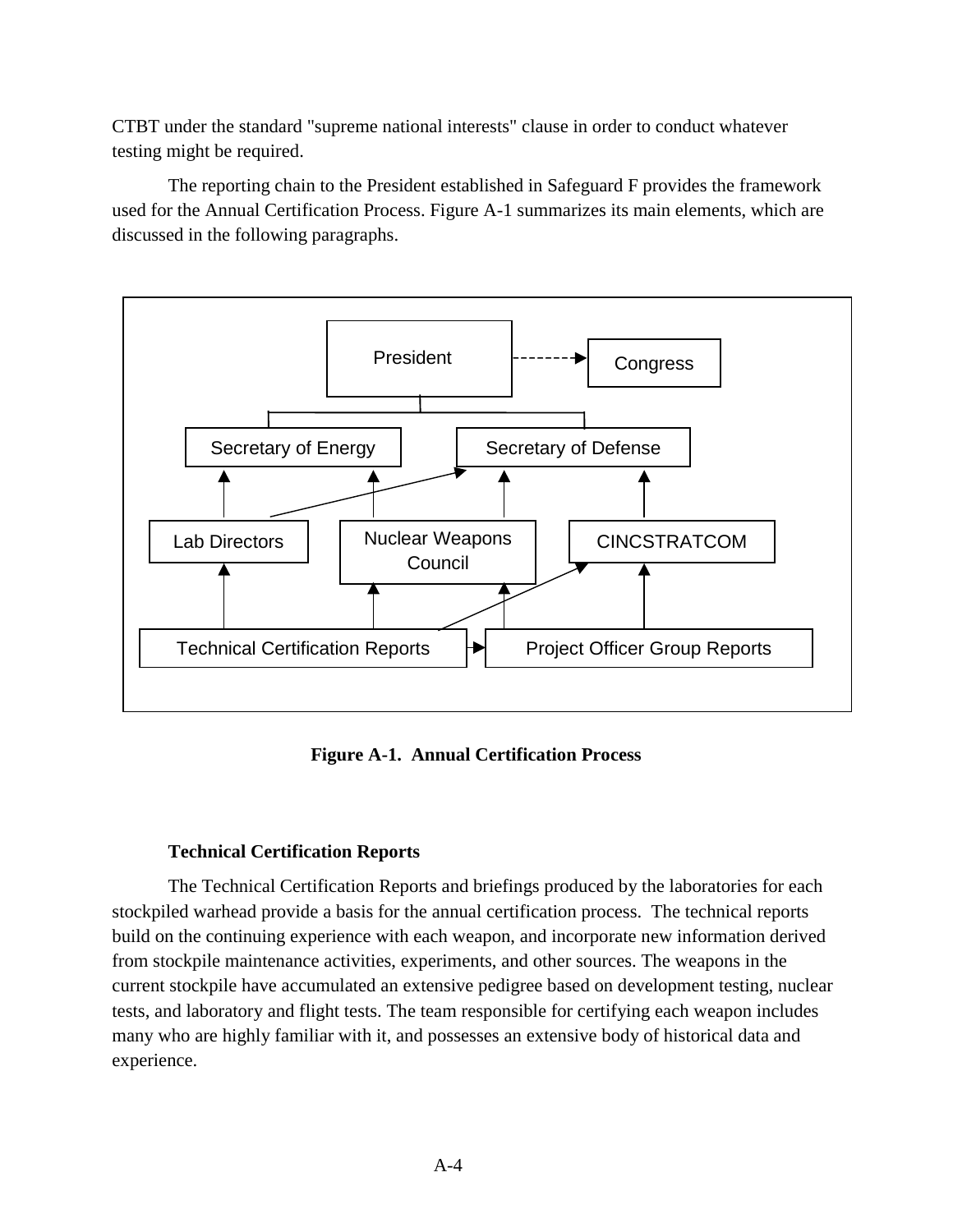The laboratories (Sandia National Laboratories and either Los Alamos National Laboratory or Lawrence Livermore National Laboratory) draft a technical certification report (TCR) for each weapon type in the stockpile. The TCRs are compilations of information generated from ongoing Stockpile Stewardship Program (SSP) activities. Information from laboratory and flight tests conducted as part of the stockpile surveillance program, as well as data from computer simulations, hydrodynamic and subcritical experiments and other aspects of SSP, are essential in judging the safety and reliability of the nuclear weapons stockpile. Each TCR contains information about open Significant Finding Investigations (SFIs), which are initiated when a deviation or anomaly is discovered through routine surveillance or maintenance. They also identify areas where age-related degradation or other issues may eventually be cause for concern. The TCRs are reviewed in the preparatory phase by DOE Program Managers, and critiqued by personnel from the other nuclear weapons design laboratories.

Each report includes a section with statistics and a statement of the status of the weapon with respect to (1) safety, (2) reliability, (3) surveillance activities and associated investigations of findings, (4) yield, and (5) current configuration status and planned changes or life-extension initiatives. The assessed safety and reliability statistics are compared against the official requirements, known as Military Characteristics. The reports provide a snapshot of the status of each individual weapon type and discuss issues of concern. In addition to these data and assessments, each report provides a "Safeguard F Declaration." To date, these have stated that "the nuclear stockpile has no known safety or reliability concerns that require underground nuclear testing at this time."

 The TCRs are extensively reviewed by laboratory management before their formal release.

#### **Parallel Reviews**

The review phase of the Annual Certification Process builds on the information provided in the Technical Certification Reports, augmented with other issues, information, and each reviewer's personal experience in assessing the status of the stockpile. As noted, the reviewers include weapons experts, technical representatives of the military user communities, and other senior government officials. Thus, a broad base of knowledge and experience within the nuclear community is engaged in the certification process. Three parallel reviews are formally undertaken.

The first of these is performed by the Laboratory Directors. After reviewing the TCRs and discussions with individuals directly involved in assessing the weapons, each Laboratory Director submits a letter to the Secretary of Energy and the Secretary of Defense. The Directors' letters assess overall safety and reliability of the stockpile and highlight overarching concerns or trends.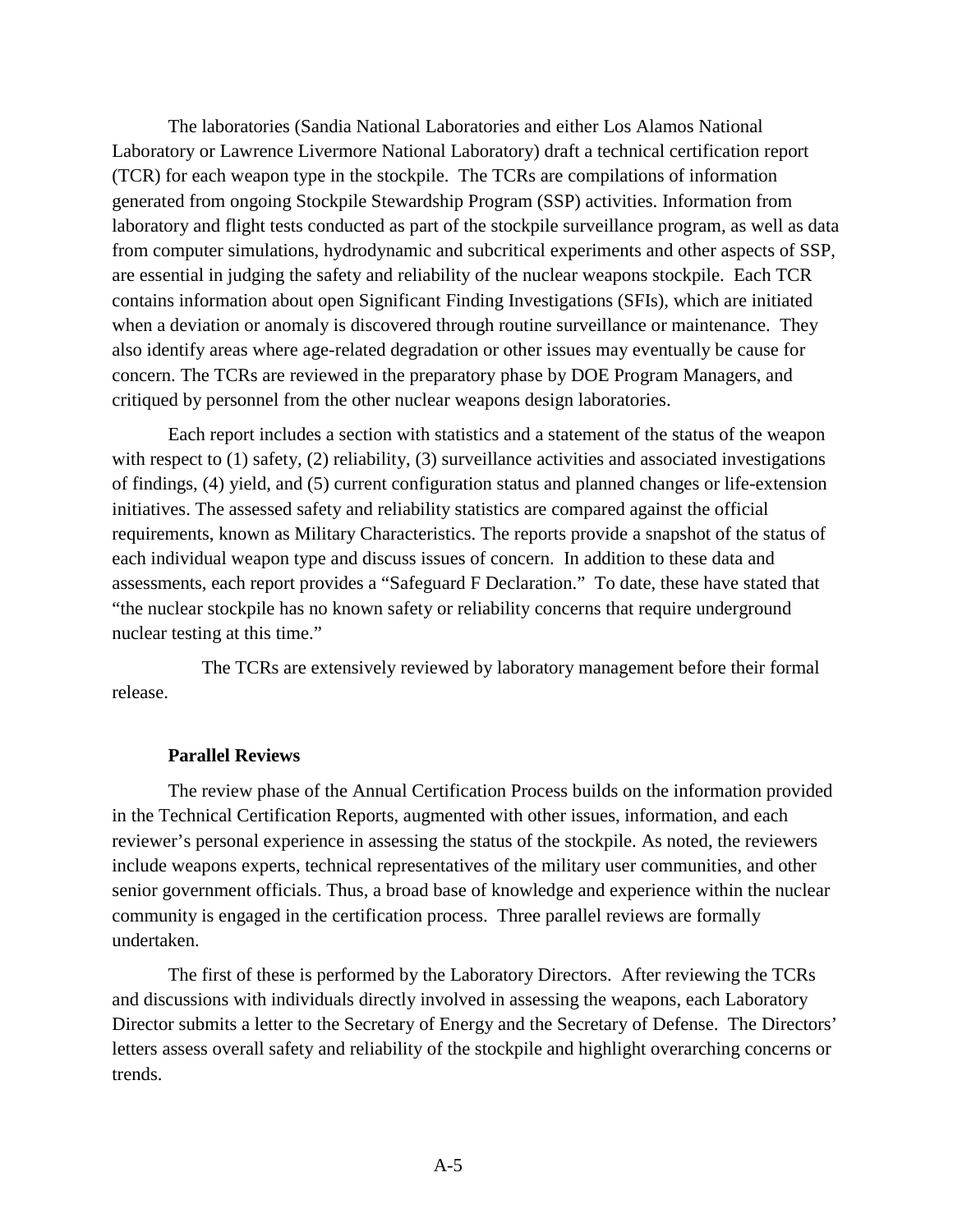USSTRATCOM conducts a second review with the assistance of the Stockpile Assessment Team (SAT). The SAT is a subgroup of CINCSTRATCOM's senior advisors, primarily selected from the Strategic Advisory Group (SAG). The SAT is comprised of independent experts with laboratory, industry, and military backgrounds. This Team receives briefings on the Technical Certification Reports from the laboratories, and on Service activities by the Project Officer Groups with day-to-day responsibility for each weapon system. The Project Officer's Groups consider the Laboratories' Technical Certification Reports, but also look more broadly at operational issues and issues relating to delivery system hardware. The SAT prepares a report and briefs the CINCSTRATCOM and his staff on its findings. CINCSTRATCOM draws on this work in preparing his letter on the stockpile to the Secretary of Defense.

The Nuclear Weapons Council performs the third review, with staff support from its Standing and Safety Committee. The Nuclear Weapons Council is an interagency group with representatives from the Office of the Secretary of Defense, the Joint Staff, and the Department of Energy. It reviews the Laboratories' Technical Certification Reports, and also incorporates the findings from the Project Officer Groups. The Nuclear Weapons Council Report on Stockpile Certification covers these technical and operational issues from a interagency perspective, and prepares the Certification Letter to the President for signature by the Secretaries of Defense and Energy.

#### **Certification Letters to the President**

The final step in the Annual Certification Process, as shown in the Figure 1, is when the Secretaries of Defense and Energy transmit a memorandum to the President informing him of their assessment of the safety and reliability of the nuclear weapons stockpile. The memorandum to the President also declares whether there is a need to return to underground nuclear testing to resolve a safety or reliability issue.

The Laboratory technical certification reports and the POG reports are appended to the NWC Report on Stockpile Certification and forwarded to the President as background information. To date, the Nuclear Stockpile Certification memorandum to the President has informed him that the nuclear stockpile has no safety or reliability concerns that require underground testing at this time. Although not required, it is customary for the President to transmit to the Congress a letter stating that there are no safety or reliability concerns in the stockpile that necessitate a resumption of underground nuclear testing. In addition, the Congress receives supporting technical documentation from the laboratories and POGs.